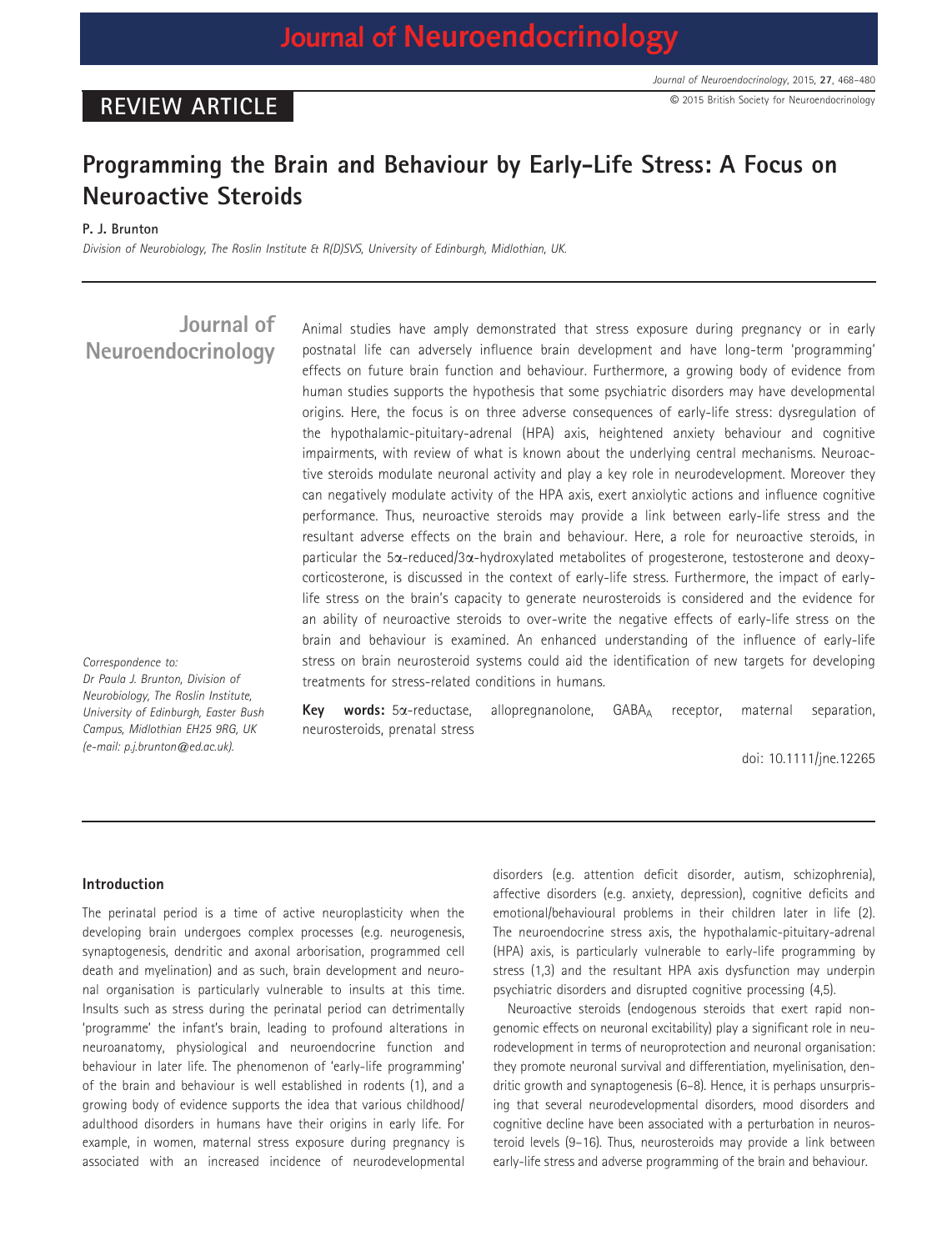Here, a role for neuroactive steroids in the context of early-life stress is discussed, focussing on three adverse consequences of stress exposure during development: HPA axis dysregulation, increased anxiety and impaired cognitive ability. First, these detrimental effects of early-life stress and what is known about the central mechanisms involved are reviewed. Next, the role of neuroactive steroids in modulating HPA axis function, anxiety behaviour and cognitive performance is considered before a discussion of the impact of early-life stress on neurosteroidogenesis and, finally, the potential for neuroactive steroids in counteracting the negative effects of early-life stress on the brain and behaviour is examined.

#### Effects of early-life stress on the brain and behaviour

Much of the work investigating the effects of early-life stress on the brain and behaviour has been performed in rodents. Numerous rodent models of prenatal stress exposure are described in the literature, although these typically involve exposing a pregnant animal to the same stressor (e.g. restraint) repeatedly (17) or to a variety of different stressors (e.g. cold, forced swimming, overcrowding, restraint) in an unpredictable fashion (18) during a specific period of gestation. Stress in the early postnatal period is frequently achieved by disrupting the dam–pup interaction; for example, by repeatedly separating pups from their mothers for a few hours per day during the first 2–3 weeks of life (19,20). In rats, maternal exposure to stress during pregnancy or maternal deprivation in early postnatal life is associated with heightened anxiety-like behaviours (17,21–23), HPA axis dysregulation (18,21,22,24–26), impaired neural development (27), cognitive deficits (27–29) and aberrant social behaviours (30–33) in the offspring. In human studies, maternal stress and anxiety during pregnancy is also associated with impaired infant neurodevelopment, including delayed motor development, cognitive impairments, emotional problems, negative temperament and symptoms of attention deficit disorder (34–37).

#### HPA axis dysregulation

Enhanced or prolonged HPA axis responses to stress is a key feature in animals exposed to stress in early life, either pre- or postnatally (19,20,22,25,38). The central mechanisms underpinning HPA axis dysregulation appear to involve changes in both excitatory feedforward and inhibitory feedback mechanisms (Fig. 1).

#### Excitatory inputs

Exaggerated adrenocorticotrophic hormone (ACTH) and corticosterone responses to stress induced by early-life stress are associated with marked up-regulation in corticotrophin-releasing hormone (CRH) mRNA expression in the parvocellular neurones of the paraventricular nucleus (PVN) (22,39–41), indicative of increased excitatory input to the CRH neurones. Indeed enhanced excitatory glutamatergic drive to the CRH neurones in the PVN has recently been demonstrated in a mouse model of early-life stress (39) (Fig. 1).



Fig. 1. Summary of the consequences of early stress and the possible central mechanisms involved. Early-life stress (pre- or postnatal) is frequently associated with dysregulation of the hypothalamic-pituitary-adrenal (HPA) axis, increased anxiety-like behaviours and impaired cognitive function. Examples of indicators of these adverse phenotypes are given together with a summary of the neural correlates and potential central mechanisms involved. ↑, increased/enhanced; ↓, decreased/supressed compared with control animals; BDNF, brain-derived neurotrophic factor; CRH, corticotrophinreleasing hormone; CRH-R1, CRH receptor type 1; CRH-R2, CRH receptor type 2; EPM, elevated plus maze; GC, glucocorticoid; hippo, hippocampus; LTP, long-term potentiation; MWM, Morris water maze.

#### Inhibitory inputs

Glucocorticoid (GR) and mineralocorticoid receptors (MR) mediate negative-feedback control of the HPA axis by glucocorticoids. Enhanced and prolonged HPA axis responses to stress are associated with reduced hippocampal expression of GR, MR or both receptors (22,25,38,42,43), indicating a possible impairment of glucocorticoid negative-feedback (Fig. 1).

Insufficient inhibitory GABA input may also play a role. GABAergic neurones that project to the PVN modulate HPA axis activity, resulting in inhibition of the CRH neurones (via glutamatergic activation of PVN projecting GABAergic neurones) or activation of the CRH neurones (via GABAergic inhibition of PVN projecting GABAergic neurones; i.e. disinhibition) (44). Prenatal stress results in a reduction in the density of parvalbumin-positive GABAergic interneurones in the medial prefrontal cortex and hippocampus (45,46) (Fig. 1). Moreover, the number of GABAA receptors is significantly reduced in the hippocampus and the central amygdala in prenatally stressed offspring compared to controls (47,48) (Fig. 1). Whether these changes in GABAergic signalling underlie enhanced HPA axis responses to stress after early-life stress remains to be determined; however, it is interesting to note that a reduction in inhibitory GABA interneurones and/or GABA receptor expression is reported in several neuropsychiatric disorders, such as schizophrenia, autism, anxiety and Tourette's syndrome, and that these disorders have also been linked to prenatal stress exposure (49).

#### Anxiety behaviour

An anxiety-like phenotype is frequently observed in animals exposed to early-life stress. This has been demonstrated by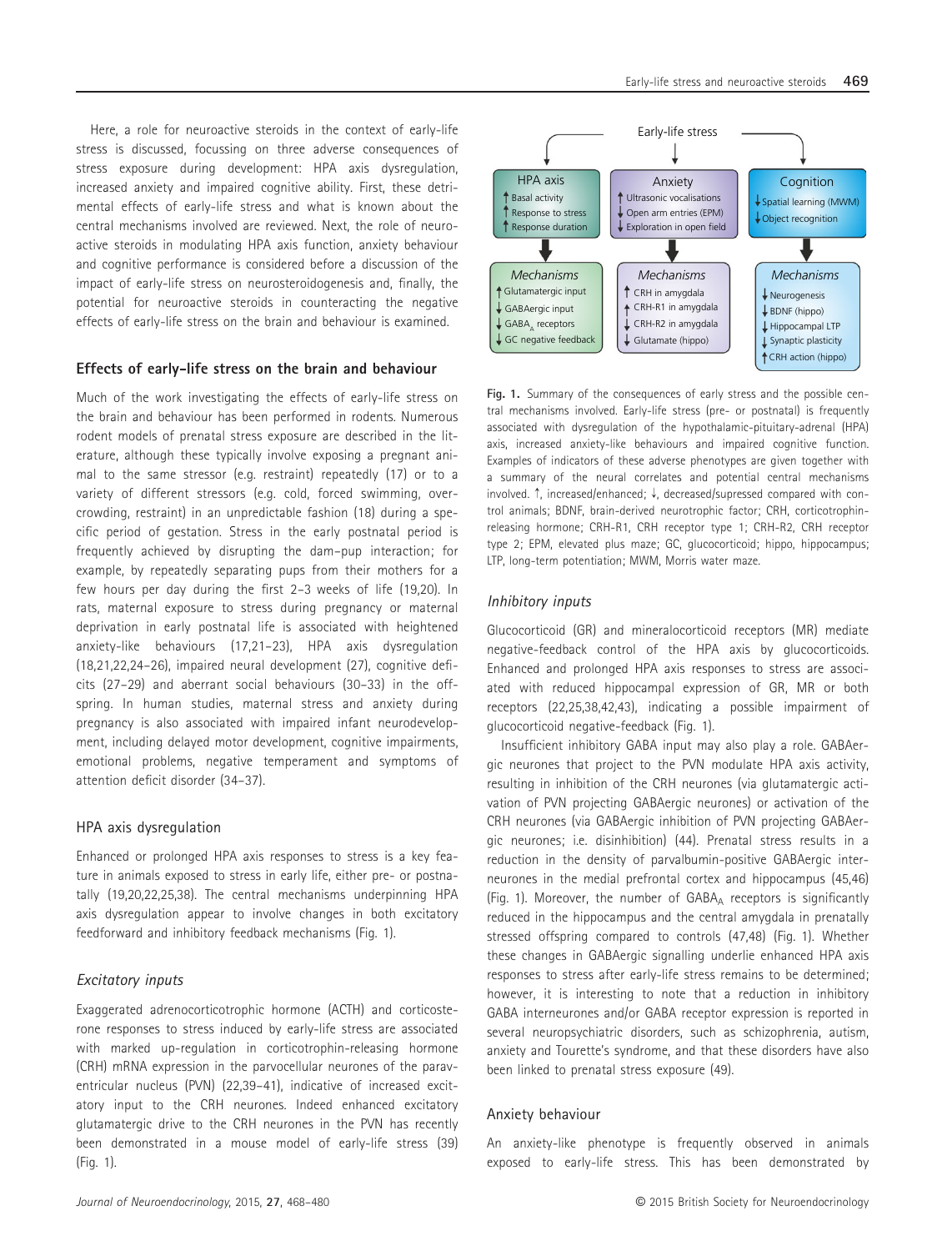increased ultrasonic vocalisations in neonates (50), reduced social play during adolescence (51), reduced open arm entries on the elevated-plus maze test (22,23,52) and decreased exploration in an open field (17,53,54) (Fig. 1).

Anxious behaviours are organised by the amygdala and CRH is importantly involved in mediating anxiety responses (55,56). CRH content is increased in the amygdala of prenatally stressed rodents (22,57,58), as is CRH release from amygdala homogenates (57) (Fig. 1). Increased anxiety-behaviour in adult prenatally stressed offspring is associated with enhanced CRH receptor binding in the amygdala (56) and can be attenuated by central administration of non-selective CRH receptor antagonists (56), indicating that altered CRH receptor expression is likely to be important in the expression of anxiety-like behaviours induced by early-life stress. Indeed, studies using conditional forebrain CRH type 1 receptor (CRH-R1) knockout mice have further highlighted the importance of CRH-R1 in facilitating anxiogenic behavioural responses induced by early-life stress (59). Furthermore, increased anxiety-like behaviour in prenatally stressed rats is associated with increased expression of CRH-R1 mRNA in the central and basolateral nuclei of the amygdala (60), the PVN (21,61) and, more recently, this has also been demonstrated in the amygdala of prenatally stressed pigs (62) (Fig. 1). Altered expression of the CRH type 2 receptor (CRH-R2) is also likely to influence anxiety behaviour. By contrast to CRH-R1, activation of CRH-R2 is considered to have anxiolytic actions (63,64). In line with this is the finding of reduced CRH-R2 expression in the amygdala of prenatally stressed rats that display an anxious phenotype (40,60) (Fig. 1).

Altered glutamate neurotransmission has also been implicated in anxious behavioural responses. Heightened anxiety-like behaviour in prenatally stressed rats is correlated with reduced glutamate release in the ventral hippocampus (65), which can be reversed with antidepressant treatment (66).

#### Cognitive impairments

Cognitive impairments observed after early-life stress have been demonstrated in rodents using learning and memory tasks such as the Morris water maze, Barne's maze and the novel object recognition test (27,28,67–69). The hippocampus is highly susceptible to the programming effects of stress during the perinatal period and the resultant cognitive deficits are associated with alterations in hippocampal structure and function, including reduced neurogenesis (27,70,71), reduced brain-derived neurotrophic factor expression (72,73), decreased long-term potentiation (LTP) (74–76) and altered synaptic plasticity (e.g. reduced spine density, reduced dendritic length, dendritic atrophy and altered mossy fibre density) in rodents (69,76–81) (Fig. 1). Importantly, the consequences of early-life stress on cognitive performance and hippocampal function are long term and evidently persist throughout life (in contrast to the reversible effects of chronic stress on cognitive function in adulthood) (82). Moreover, many of these consequences are sex-specific (67,68,80,81,83,84), potentially implicating a role for modulation by sex steroids, and are exacerbated by ageing (53,76).

It is not yet clear what 'factor' mediates these effects of earlylife stress on hippocampal structure and function and hence impairs cognitive performance; however, CRH has been implicated. CRH expression in the PVN is markedly elevated in several models of early-life stress (19,39,40,85), although there is also evidence that CRH expression is augmented in the hippocampus in adult prenatally stressed rats (86) and in middle-aged rats exposed to stress (induced by fragmented maternal care) in early postnatal life (69) (Fig. 1). Type 1 CRH receptors are located on hippocampal neurones (87,88) and CRH is known to mediate the effects of acute stress on hippocampal synaptic plasticity and cognitive performance (89,90). Indeed, prolonged exposure to CRH reduces dendritic complexity in cultured hippocampal neurones (69) in a similar manner to that induced by early-life stress (76). Moreover, central administration of CRH to rats in early life mimics the effects of early-life stress in adulthood in terms of impaired memory and hippocampal cell loss and is associated with an up-regulation of CRH and CRH-R1 gene expression in hippocampal pyramidal cells (91). Thus, increased CRH action in the hippocampus may contribute to the central mechanisms underlying the effects of stress during early life on hippocampal structure and function. In support of this, treatment with a CRH-R1 antagonist shortly after stress exposure in early postnatal life has been demonstrated to prevent the deficits in learning and memory, dendritic atrophy and suppressed LTP observed in later life (69). Furthermore, impairments in spatial learning and memory and the associated disrupted LTP and reduced hippocampal dendritic spine density, as induced by early-life stress in wild-type mice, are not observed in conditional forebrain CRH-R1 knockout mice raised under the same conditions (92).

Additionally, given the critical role of the hippocampus in performing learning and memory tasks and the well described impact of corticosteroids on hippocampal-dependent learning (93), it is likely that reduced levels of hippocampal GR and/or MR in animals exposed to early-life stress (22,25,38) may also contribute to alterations in cognition, although this requires further investigation.

#### Neuroactive steroids

The term 'neuroactive steroid' refers to active metabolites of classical steroid hormones that, independent of their origin (i.e. those produced in the brain or in the periphery), have rapid membrane actions on neuronal excitability. The brain can produce these neuroactive steroids and, when synthesised centrally, they are frequently referred to as 'neurosteroids' (94,95). Production of neuroactive steroids in the brain (i.e. neurosteroids) is dependent upon the expression of the relevant enzymes, which can show important regional differences (96). Amongst the most extensively studied neuroactive steroids are the progesterone metabolite, allopregnanolone (3a-hydroxy-5a-pregnan-20-one, also 3a,5a-tetrahydroprogesterone) and 5a,3a-tetrahydrodeoxycorticosterone (THDOC) a metabolite of deoxycorticosterone (DOC). For allopregnanolone synthesis, progesterone is first converted into dihydroprogesterone (DHP; 20a-hydroxy-4-pregnen-3-one) by 5a-reductase (the rate limiting enzyme), which in turn is converted into allopregnanolone by the actions of  $3\alpha$ -hydroxysteroid dehydrogenase (3aHSD) (Fig. 2). THDOC is synthesised from the adrenal ste-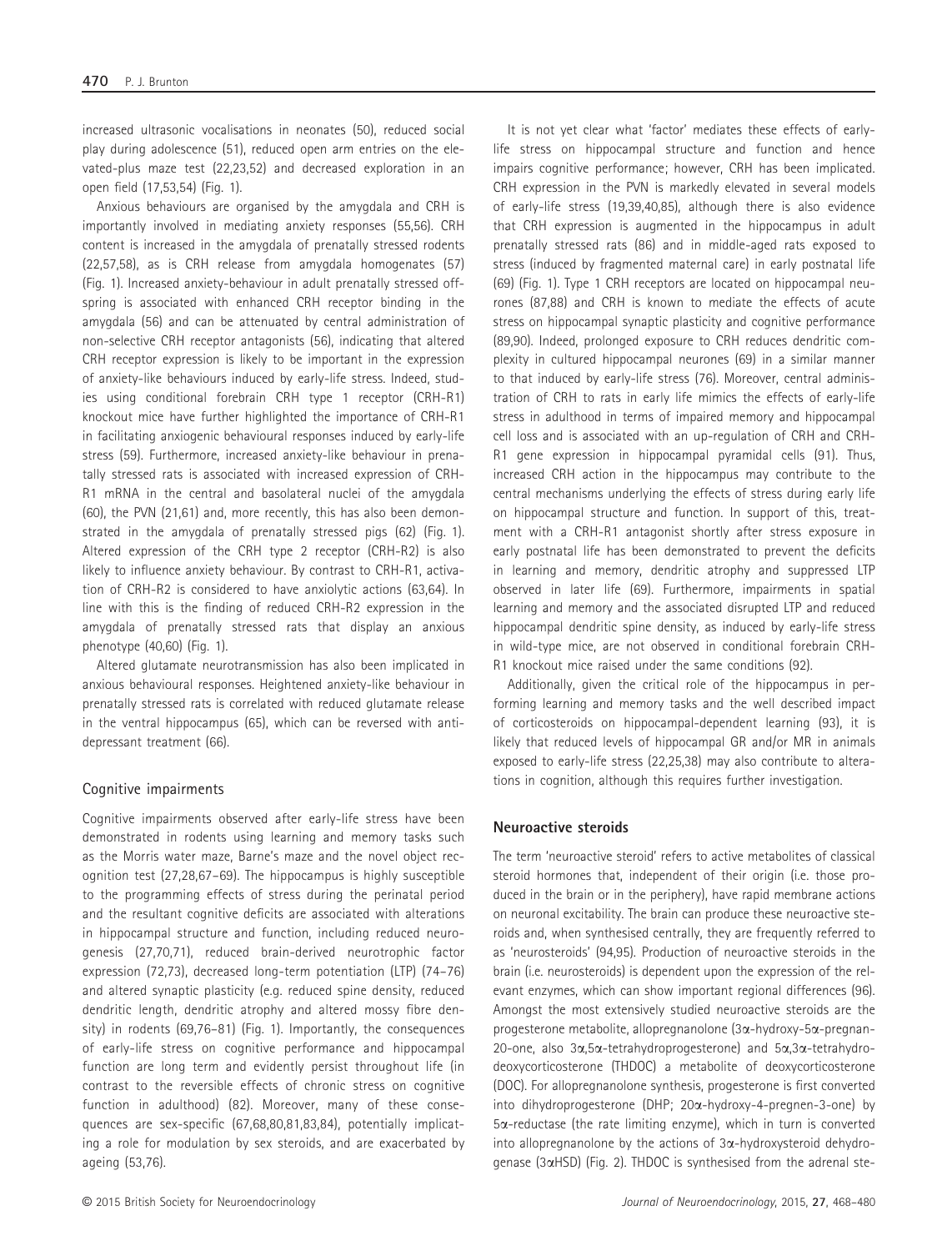

Fig. 2. Neuroactive steroid biosynthetic pathways. The enzymes and intermediates involved in the synthesis of allopregnanolone, 3a-diol, 3b-diol and tetrahydrodeoxycorticosterone (THDOC) from steroid precursors. Production of neuroactive steroids in specific tissues is dependent upon the expression of the relevant enzymes. Common names are shown in bold with chemical names given beneath. Enzymes are shown in red. Dashed arrows indicate a reversible reaction. Steroids in filled black boxes indicate those that act as positive allosteric modulators at GABA<sub>A</sub> receptors. 3B-diol exerts its actions via oestrogen receptor-B. 5xR, 5a-reductase; HSD, hydroxysteroid dehydrogenase.

roid DOC (via the intermediate 21-hydroxy-5a-pregnane-3,20-dione) by the action of the same two enzymes (Fig. 2). Both of these enzymes are expressed in the brain by astrocytes and oligodendrocytes (97–99) and 5a-reductase activity is also evident in neurones (100). Although the brain is capable of synthesising progesterone from pregnenolone and subsequently reducing progesterone to allopregnanolone (via DHP), DOC is formed from progesterone in the adrenal cortex but not in the brain (97,98,101–103). Nonetheless, DOC can be converted to THDOC in the brain via the actions of  $5\alpha$ reductase and 3aHSD (98,104). 5a-reductase also converts testosterone into the more potent androgen, dihydrotestosterone (DHT), which in turn can be converted into  $3\alpha$ -androstandiol ( $5\alpha$ -androstane- $3\alpha$ ,17 $\beta$ -diol; hereafter  $3\alpha$ -diol) by  $3\alpha$ HSD or  $3\beta$ -androstandiol (5 $\alpha$ androstane-3 $\beta$ ,17 $\beta$ -diol; hereafter 3 $\beta$ -diol) by the actions of 3 $\alpha$ HSD,  $3\beta$ HSD and 17 $\beta$ HSD (105,106) (Fig. 2), including in the brain (107,108). By contrast to  $3\alpha$ -diol, the formation of  $3\beta$ -diol is irreversible (106).

#### Neuroactive steroids and neuromodulation

Neuroactive steroids can rapidly alter neuronal excitability by binding to membrane bound ion channel-linked receptors (95). The GABAA receptor is the principal mediator of GABAergic neurotransmission in the central nervous system (CNS). GABAA receptors are ligand-gated chloride channels comprised of five subunits, with 19 different subunit types having been identified to date. The assembly of five subunits to form GABAA receptors results in a complex heterogeneity in their structure (which determines regional expression in the CNS and their pharmacological profile); however, the most common type in the brain is a pentamer consisting of two  $\alpha$ subunits, two  $\beta$  subunits and either a  $\gamma$  or  $\delta$  subunit. When activated by GABA, the channel opens, permitting chloride ion influx and thus hyperpolarisation of the cell membrane.

Allopregnanolone, THDOC and  $3\alpha$ -diol are potent positive modulators of GABA<sub>A</sub> receptors; they augment the inhibitory actions of GABA by prolonging the opening time of chloride ion channels within GABA<sub>A</sub> receptors (109-111). Subunit composition confers sensitivity of the GABAA receptor to modulation by neuroactive steroids, with allopregnanolone having greater efficacy at GABAA receptors containing the  $\delta$  subunit (112). Thus, neuroactive steroids can modulate neuronal activity by binding to neurotransmitter receptors, hence influencing brain function and behaviour. By contrast to 3 $\alpha$ -diol, 3 $\beta$ -diol does not enhance the action of GABA (113) and, instead, it can serve as an oestrogen receptor- $\beta$  (ER $\beta$ ) agonist in the brain (114). Despite the different mechanisms of action, all of these neuroactive steroids are able to modulate neuronal activity. Below, the focus is on the role of neuroactive steroids in modulating the HPA axis, anxiety behaviour and cognition.

#### Role in modulating HPA axis function

Acute stress results in an increase in allopregnanolone and THDOC levels in the blood and brain, which negatively modulates HPA axis activity, facilitating termination of the stress response and restoring physiological homeostasis (101). Administration of allopregnanolone has been shown to attenuate stress-induced HPA axis activity in male (115) and female rats (116), to attenuate stimulated CRH release from hypothalamic explants and to prevent adrenalectomy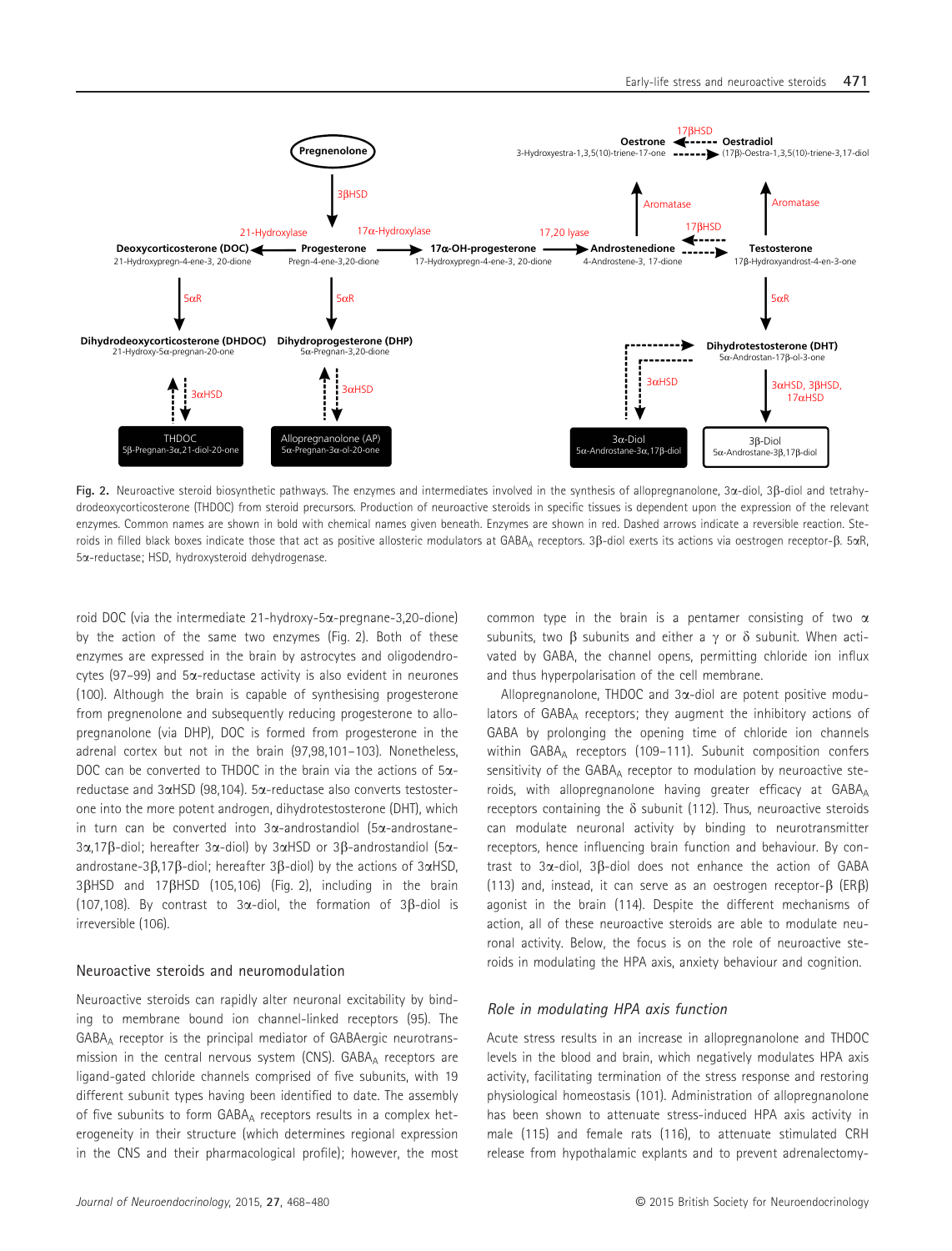induced up-regulation of CRH gene expression in the PVN (117). Similarly THDOC administration attenuates the stress-induced increase in corticosterone secretion (118). In male rats, the suppressive actions of testosterone on stress-induced HPA axis activity are mediated by the 5a-reduced metabolite of testosterone, DHT, and its metabolite, 3b-diol (114,119,120). Moreover, treatment with the 5a-reductase inhibitor, finasteride results in enhanced/prolonged ACTH and corticosterone responses to acute stress (116,120).

However, central levels of allopregnanolone and 5x-reductase activity are reduced after chronic stress exposure (121–124). In mice, chronic social isolation leads to a dramatic reduction in 5areductase 1 mRNA expression in glutamatergic neurones in the hippocampus, basolateral amygdala and the medial prefrontal cortex (124). Interestingly, in humans, a similar reduction is observed in the prefrontal cortex of depressed patients (125). In rats, chronic social isolation also results in reduced circulating and hippocampal levels of allopregnanolone and is associated with a depressive-/anxiety-like phenotype and reduced glucocorticoid feedback sensitivity of the HPA axis (126). Importantly, these effects can be prevented if allopregnanolone is administered from the onset of the stress period or can be reversed when allopregnanolone is administered chronically after cessation of the stress exposure (126).

#### Role in modulating anxiety behaviour

Down-regulation of neuroactive steroid production has a potential causal role in affective disorders, such as anxiety and depression. Reduced neuroactive steroid levels, particularly of allopregnanolone, have been reported in the blood and cerebrospinal fluid of patients with anxiety disorders, depression (major depression and post-partum depression), post-traumatic stress disorder and schizophrenia (9,125,127–131).

5a-reduced/3a-hydroxylated neuroactive steroids such as allopregnanolone, THDOC and  $3\alpha$ -diol have potent anxiolytic properties, in accordance with their ability to act as positive allosteric modulators at the GABA<sub>A</sub> receptor. Allopregnanolone, THDOC and  $3\alpha$ -diol have been demonstrated to reduce anxiety-like behaviours in rodent tests of anxiety, including the elevated plus maze (132–136), lightdark box (134,136,137) and defensive freezing task (138), and also to reduce ultrasonic vocalisations in neonates in response to maternal separation (139,140). Moreover, allopregnanolone blocks CRHinduced anxiogenic behaviour (117). The anxiolytic effects of allopregnanolone can be blocked with a GABA<sub>A</sub> receptor chloride channel blocker (132), indicating that the anxiolytic effects of allopregnanolone are mediated via GABA<sub>A</sub> receptors. Furthermore, studies where allopregnanolone has been directly infused into the amygdala or the medial prefrontal cortex implicate these brain regions as potential sites for anxiolytic actions of allopregnanolone (141,142).

#### Role in cognition

Cognitive processing is also influenced by neuroactive steroids, although there are differing reports in the rodent literature on the direction of the effects. For example, allopregnanolone has been demonstrated to improve memory performance in the novel object recognition test (143) and Morris water maze (144) in female rats, whereas other studies have reported allopregnanolone impairs spatial memory in male rats (145,146). The neuroactive metabolite of testosterone, 3a-diol, has also been reported to enhance cognition in rats and mice (136) and 3 $\beta$ -diol improves performance in the Morris water maze (147).

Reasons for the discrepancies may relate to the different dose and drug administration regimes, the age and sex of the animals, the behavioural tests used and the sedative/hypnotic/anaesthetic effects of neuroactive steroids that are positive modulators at GABAA receptors (148). It is important to note that rodent tests of cognition should be interpreted with caution, especially in the case of neuroactive steroid effects, because many tests rely on an aversive or stress-invoking component. For example, the water maze, as commonly used to assess spatial memory, involves forced swimming, which is a robust stressor in rodents (149,150). The test relies on the animals finding the water 'aversive' and/or being sufficiently 'stressed' in order to motivate them to escape onto the hidden platform. Given the anxiolytic and stress suppressive actions of allopregnanolone (discussed above), one can envisage how findings from this type of behavioural test could be skewed (i.e. an increased latency to find the escape platform may not necessarily represent memory impairment but, rather, it may result from a reduced motivation to escape if the test is perceived as being less anxiogenic/stressful).

Nevertheless, neuroactive steroids, in particular allopregnanolone, have established neuroprotective actions in models of injury or disease (151). For example, in a transgenic mouse model of Alzheimer's disease (where allopregnanolone concentrations in the cerebral cortex are markedly lower than in wild-type mice), allopregnanolone treatment has been shown to promote neurogenesis and to reverse learning and memory deficits (152), implicating allopregnanolone as a potential therapeutic for cognitive deficits.

## Effects of early-life stress on neurosteroidogenesis and neuroactive steroid actions in the offspring

Given the critical role neuroactive steroids play in neurodevelopment, disruption of neurosteroidogenesis during pregnancy/early postnatal life is potentially damaging to the brain and may lead to altered development of the systems that regulate stress responses, mood, behaviour and cognitive function. Below, the influence of stress exposure in early life on neurosteroidogenesis in the brain of the fetus/neonate is considered and the evidence for these effects persisting into later life is discussed.

#### Neurosteroidogenesis in the placenta and foetal brain

There is evidence to show that prolonged exposure to elevated glucocorticoid levels or exposure to stress during pregnancy may reduce the capacity of the foetal brain to synthesise neurosteroids. Exposing pregnant rats to immobilisation stress on days 15–18 of pregnancy decreases 5a-reductase activity in the cerebral cortex and hypothalamus of the male fetuses on embryonic day 19 (153) and repeated betamethasone administration during gestation in the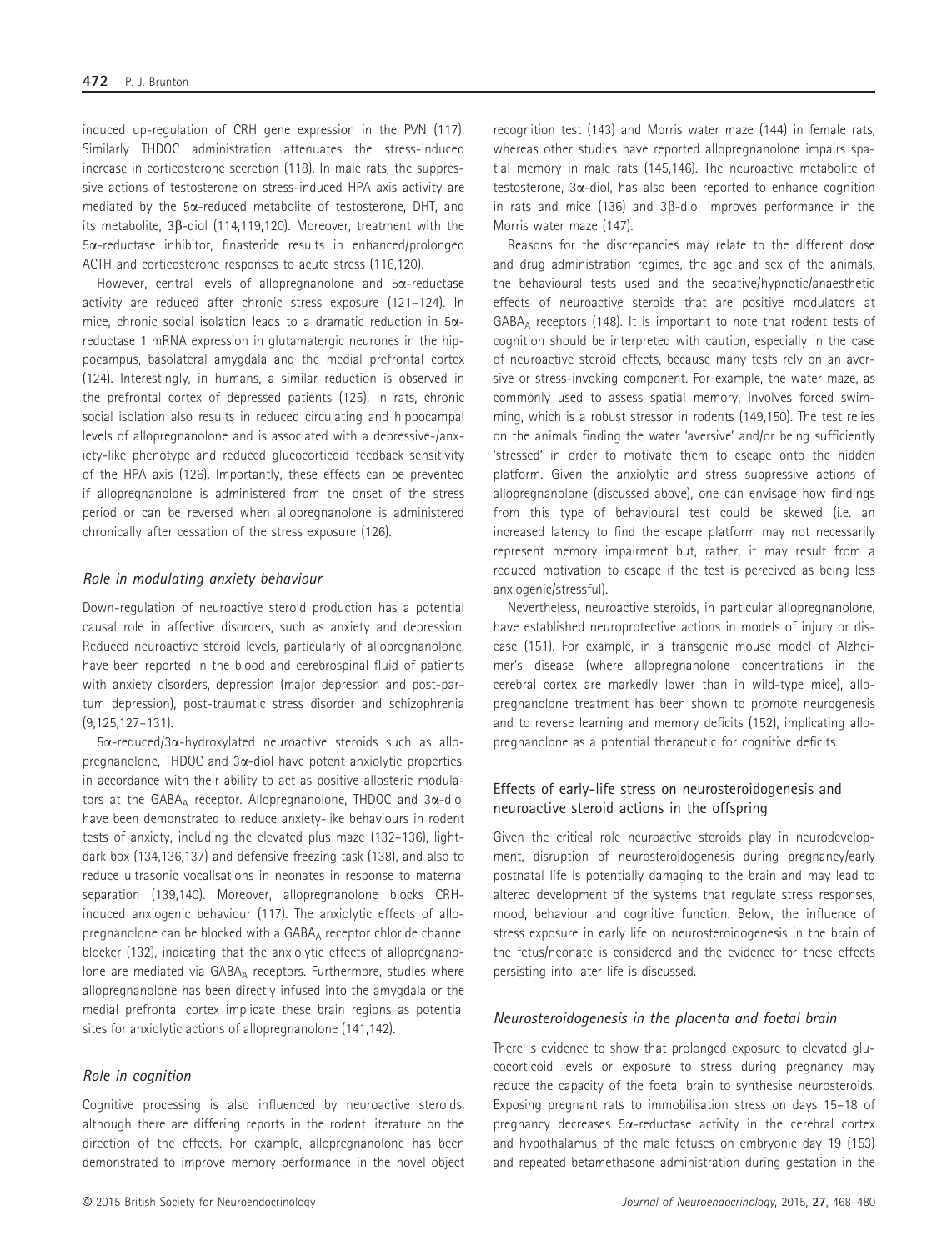guinea pig results in reduced 5a-reductase type 2 expression in the placenta with a concomitant reduction in the foetal hippocampus (154). Moreover, in rats, dams exposed to stress in late pregnancy have lower levels of circulating allopregnanolone at birth and this predicts reduced allopregnanolone production in the brains of the offspring in postnatal life (28). These data suggest that exposure to elevated glucocorticoids as a result of stress, influences the neurosteroidogenic capacity of the placenta and the foetal brain.

#### Neurosteroidogenesis in the neonate, juvenile, adult

A reduced capacity for neurosteroidogenesis in the foetal brain as a result of prenatal stress exposure appears to persist into postnatal life. In rats, the male and female juvenile offspring of mothers exposed to either repeated restraint or chronic variable stressors during late pregnancy display reduces the conversion of progesterone into its 5a-reduced metabolites in the medial prefrontal cortex compared to control offspring; an effect that is associated with impaired cognitive development and reduced dendritic spine density in the dorsal hippocampus (28,79). Similar cognitive deficits are observed in the offspring of mothers who were treated with finasteride (a 5a-reductase inhibitor that blocks neuroactive steroid generation) in late pregnancy (155). Moreover, progesterone utilisation (the ratio of allopregnanolone and DHP to progesterone) is also markedly reduced in the hippocampus of female juveniles born to mothers exposed to immune challenge in late pregnancy (29). Reduced DHP production (indicating reduced 5 $\alpha$ -reductase activity) is also seen in the brains of neonates exposed to maternal separation and social isolation stress in early postnatal life (156). In adult males, prenatal stress is associated with reduced levels of DHT and 3a-diol (5a-reduced metabolites of testosterone) in the hippocampus (157) and with increased corticosterone responses to acute stress, anxiogenic behaviour and reduced social interaction (157).

The findings of reduced 5a-reduced metabolites in the brains of animals exposed to early-life stress (be it pre- or postnatally) indicate reduced expression and/or activity of 5a-reductase. Indeed, we have recently demonstrated that, in adult male rats, prenatal stress is associated with reduced  $5\alpha$ -reductase mRNA expression in the PVN and nucleus tractus solitarii (NTS) (158), whereas, in adult females, 5a-reductase mRNA expression is down-regulated compared to control females only in the NTS. The reason for the sex difference is not clear, although this may result from differences in circulating androgens (159–161). Indeed, hepatic 5a-reductase activity is programmed during development by testosterone levels: castration increases and testosterone administration reduces hepatic 5a-reductase activity (162). In accordance, circulating testosterone levels are increased in adult male rats whose mothers were exposed to social stress in late pregnancy (158) and there is a concomitant reduction in 5a-reductase mRNA expression in the liver (163). Moreover, testosterone levels are significantly greater in the adolescent children born to women who were exposed to stress (associated with the Chernobyl disaster) from the second trimester of pregnancy onwards, indicating prenatal programming of testosterone levels in humans (164). Thus, elevated circulating testosterone levels in prenatally stressed males may contribute to reduced 5a-reductase expression in the liver and/or brain. Moreover, reduced 5a-reductase activity in the periphery could potentially also contribute to reduced neuroactive steroid levels in the brain.

In juveniles, social isolation rearing postweaning has also been shown to reduce expression of 5a-reductase isoforms 1 and 2 in the nucleus accumbens and medial prefrontal cortex and is associated with reduced allopregnanolone and THDOC levels in the frontal cortex of male rats (165). Human studies further indicate that reduced 5a-reductase activity may contribute to some of the negative phenotypes observed in individuals exposed to stress in early life. 5a-reductase type 1 activity is markedly reduced in adult survivors of the World War II Holocaust. Intriguingly, the largest reductions in 5a-activity are observed in individuals who were youngest at the time of the Holocaust (166), highlighting a potential developmental 'programming' window. Moreover, there is evidence for intergenerational transmission of the adverse effects of Holocaust exposure from survivors to their offspring that involves epigenetic mechanisms (167,168). Whether epigenetic mechanisms might explain reduced 5a-reductase gene expression after early-life stress requires further study; however, altered DNA methylation has been demonstrated for other genes (e.g. GR, CRH, CRH-R1) in rodent models of early-life stress (19,58,61), in those exploiting natural variations in maternal care (169) and in humans in the offspring of parents with post-traumatic stress disorder (168).

Early-life stress evidently also interferes with neuroactive steroid action in the brain. Gunn et al. (39) have elegantly demonstrated that early-life stress (using a mouse model of fragmented maternal care) enhances excitatory glutamatergic drive to CRH-expressing neurones in the PVN of neonates and is associated with increased CRH expression in the PVN. Moreover, they have shown that, although allopregnanolone potently supresses CRH neuronal firing in controls, the same treatment is ineffective on these neurones in hypothalamic slices from neonatal mice exposed to early-life stress (39). Importantly, this neuroactive steroid insensitivity is not a result of allopregnanolone becoming less effective in modulating  $GABA_A$ receptor function but, rather, it is a consequence of the increased glutamatergic drive onto the PVN CRH neurones (39). A similar finding is observed in the neonatal offspring of  $GABA_A$  receptor  $\delta$ -subunit knockout mice (which also display abnormal maternal care) (39), indicating that modulation of neuronal activity by neuroactive steroids during the neonatal period may be critical for normal development of the HPA axis (and hence for 'normal' HPA axis responses in later life), as has been demonstrated for the normal development of GABAergic systems in the prefrontal cortex (170).

# A role for neuroactive steroids in counter-acting the adverse effects of early-life stress

# Neuroendocrine stress responses and anxiety-related behaviour

Given the role of neuroactive steroids in modulating neuroendocrine stress responses, anxiety behaviour and cognitive function (discussed above), as well as the findings that stress during early pre- or postnatal life alters neurosteroidogenesis, it can be hypothesised that altered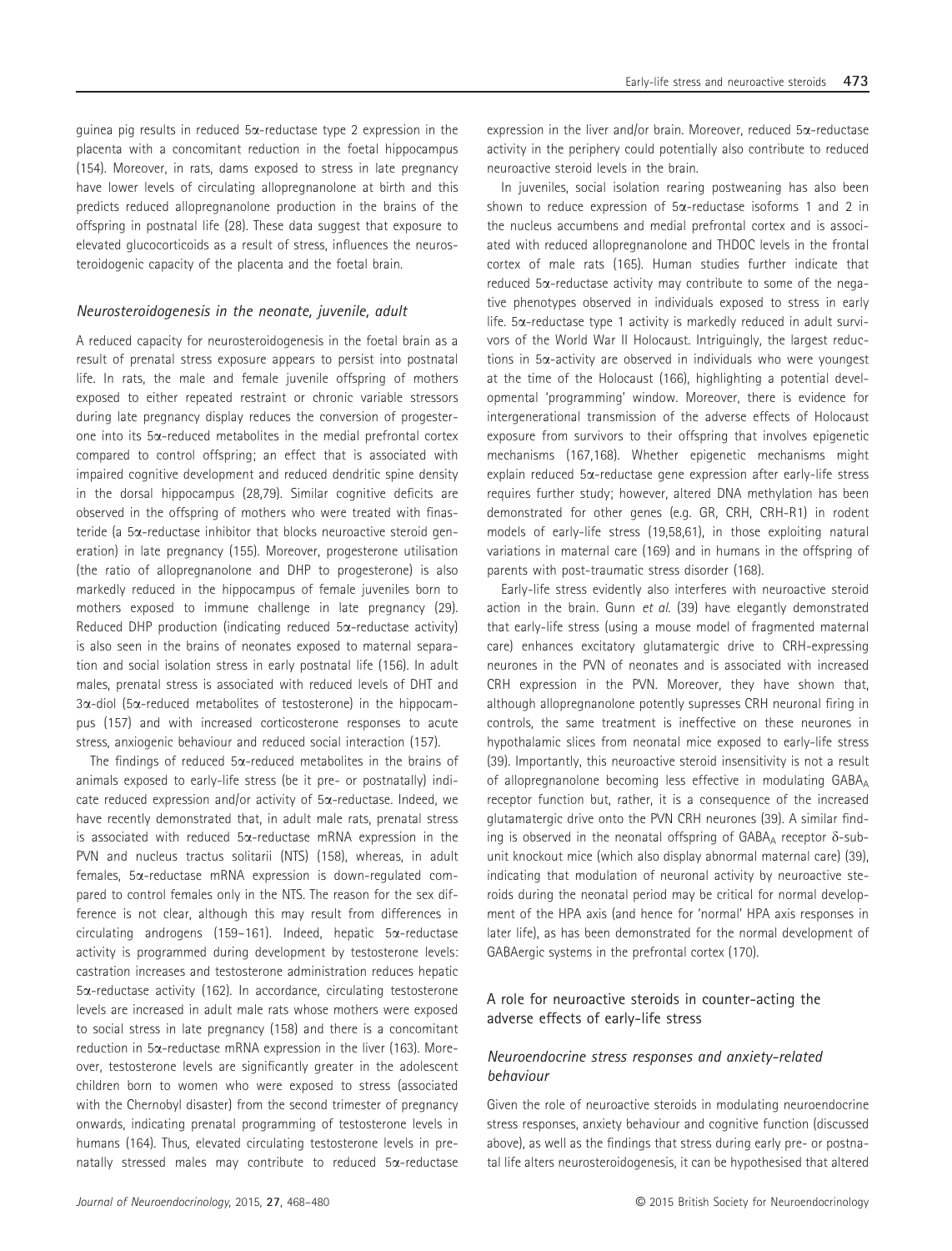neuroactive steroid production and/or action may underpin some of the adverse effects of early-life stress described earlier and thus neuroactive steroid administration may counteract or reverse some of the adverse effects associated with early-life stress.

Studies in the 1990s first demonstrated a role for neuroactive steroids in reversing or preventing some of the neuroendocrine and behavioural consequences of stress exposure in early life. Allopregnanolone treatment was shown to significantly reduce maternal separation-induced ultrasonic vocalisations (an indicator of anxiety) in neonates (140), with the effect of allopregnanolone mediated via GABAA receptors (139). Moreover, the increased anxiety-like behaviour observed in adult prenatally stressed offspring can be prevented if pregnant dams are administered allopregnanolone in parallel with the stress exposure during the last week of gestation (171). Administration of THDOC, another 5a-reduced metabolite and a potent positive allosteric modulator of the  $GABA<sub>A</sub>$  receptor, during early postnatal life abolishes the adverse behavioural and neuroendocrine effects induced by repeated maternal separation in early life that are observed in adulthood, such as increased anxiety, enhanced HPA axis responses to stress and impaired glucocorticoid feedback (172). Taken together, these data indicate that, during development, neuroactive steroids that act as positive modulators at the GABAA receptor may have stress-protective actions in the brain.

More recently, it has been demonstrated that peripheral administration of allopregnanolone over a period of 20 h is sufficient to normalise ACTH secretory responses to an acute physical stressor in adult female rats born to mothers exposed to repeated social stress during pregnancy (158) (Fig. 3A). Moreover, adenovirus-mediated gene transfer to up-regulate expression of 5a-reductase and 3aHSD in the NTS also normalises HPA axis responses in female PNS rats (158). Notably, peripheral allopregnanolone treatment is ineffective in the prenatally stressed male siblings that also display hyperactive HPA axis responses to acute stress (Fig. 3B). However, short-term treatment with  $3\beta$ -diol, a metabolite of testosterone, does reverse the enhanced HPA axis responses to stress in PNS males, measured as significant reductions in ACTH (Fig. 3C) and corticosterone secretion, as well as CRH mRNA expression in the PVN (158), and reduces anxiety-like behaviour on the elevated plus maze (M. V. Donadio, J. A. Russell and P. J. Brunton, unpubl. data). Testosterone replacement also normalises behaviour in the open field and prepulse inhibition responses (the deficits of which are seen in some neurodevelopmental disorders such as schizophrenia and attention deficit disorder) in adult prenatally stressed guinea pigs, as well as having a tendency for reversing elevated ACTH secretion under basal conditions (173). Whether this is the result of a direct action of testosterone or an indirect action via one of its metabolites (e.g. DHT,  $3\alpha$ -diol or  $3\beta$ -diol) is not known.

The mechanisms by which neuroactive steroids normalise neuroendocrine responses to stress in animals exposed to early-life stress remain to be elucidated. As described above, the potent action of allopregnanolone on GABAA receptors in supressing HPA axis activity (44), indicates that  $GABA_A$  receptors are a likely target. By contrast to allopregnanolone,  $3\beta$ -diol evidently exerts its effect on the HPA axis via  $ER\beta$  (114). ER $\beta$  is expressed in the PVN (including in CRH neurones) and NTS (174,175), indicating that there is the potential for either direct or indirect modulation of HPA axis activity by 3 $\beta$ -diol. Indeed, agonists selective for ER $\beta$  have anxiolytic and antidepressive actions and attenuate swim stress-induced corticosterone secretion in rats (176).

### Cognitive deficits



Neuroactive steroids, in particular allopregnanolone, are known to have neuroprotective actions (151). For example, allopregnanolone

Fig. 3. Effect of allopregnanolone or 3B-diol pretreatment on adrenocorticotrophic hormone (ACTH) responses to interleukin (IL)-1B in control and prenatally stressed (PNS) rats. Rats were pre-treated, 20 h and 2 h before IL-1b (500 ng/kg i.v.), with either vehicle (oil), allopregnanolone (AP: 3 mg/kg and 1 mg/kg s.c.) or 3b-diol (1 mg/kg s.c.). Increase in plasma ACTH concentrations from basal levels in: (A) control and PNS females treated with and without AP; (B) control and PNS males treated with and without AP; (C) control and PNS males treated with and without 3b-diol. #P < 0.05 versus control/oil group;  $*P < 0.05$  versus respective oil-treated group (two-way ANOVA). In each case, values are the group mean  $\pm$  SEM. AP significantly reduced the ACTH response to IL-1β in control and PNS females (A) but had no such effect in male rats (B). However, 3β-diol did normalise the ACTH response to IL-1β in PNS male rats (c). Based on data from Brunton et al. (158).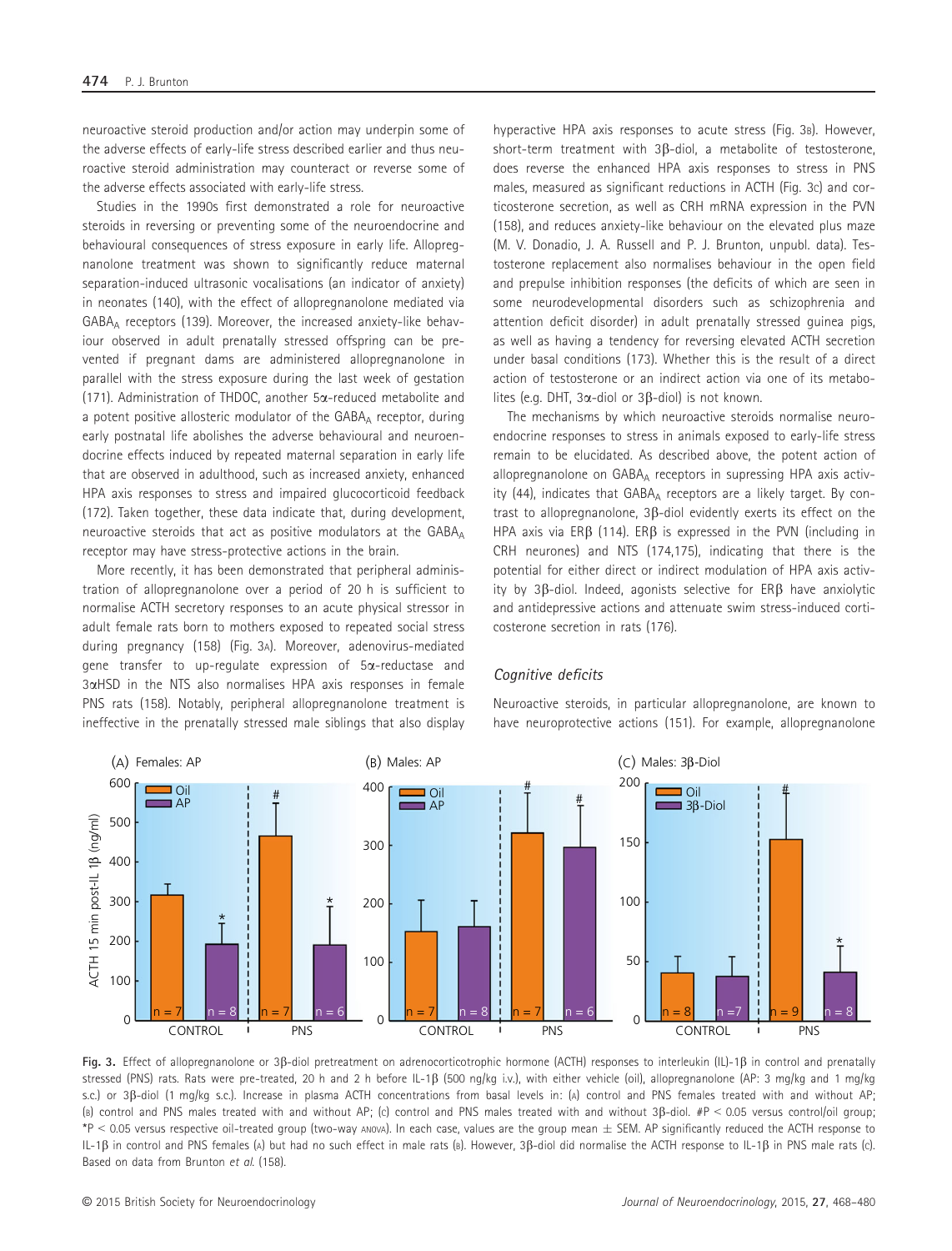

Fig. 4. Early-life stress and neuroactive steroids. Stress in early life results in a persistent reduction in  $5\alpha$ -reductase ( $5\alpha$ R) activity in the brain and liver, leading to a reduction in central neuroactive steroid levels (e.g. allopregnanolone, AP; dihydroprogesterone, DHP; dihydrotestosterone, DHT;  $3\alpha$ -androstandiol,  $3\alpha$ -diol;  $3\beta$ -androstandiol,  $3\beta$ -diol). This is associated with dysregulation of the hypothalamic-pituitary-adrenal (HPA) axis, heightened anxiety-like behaviour and impaired cognitive ability. Some of these adverse phenotypes can be reversed with neuroactive steroid treatment/replacement. There is also evidence that early-life stress leads to a reduction in the central expression of the targets for neuroactive steroid action e.g. GABAA receptor (GABA<sub>A</sub>-R) and oestrogen receptor- $\beta$  (ER $\beta$ ) and that AP is less effective in suppressing corticotrophin-releasing hormone (CRH) neuronal activity. ↑, increased; ↓, decreased.

reduces cell death and cognitive impairments that result from brain injury or cerebral ischaemia (177,178) and reverse cognitive deficits in a mouse model of Alzheimer's disease (152). Whether neuroactive steroid treatment also reverses cognitive impairments associated with early-life stress, as has been shown for HPA axis dysfunction and anxiety behaviour (158,172), remains to be determined.

#### Summary and outlook

Animal studies clearly demonstrate that exposure to stress during early-life programmes the brain and subsequent behaviour. HPA axis dysregulation is a common feature of the 'programmed'

phenotype and may contribute to heightened anxiety behaviour and cognitive deficits. Similarly, stress exposure during development in humans apparently increases the propensity for psychiatric disorders and cognitive impairments.

Neuroactive steroids play a critical role in brain development and can modulate HPA axis activity and influence anxiety behaviour and cognitive performance. There is growing evidence that exposure to stress in early life reduces the capacity of the brain for neurosteroidogenesis and may also alter the ability of neuroactive steroids to exert their actions (Fig. 4). Whether altered neuroactive steroid sensitivity results from variations in the number (47), the subunit composition (179) or the phosphorylation status of the  $GABA_A$ receptors (180) remains to be elucidated. Moreover, the mechanisms underlying the reduction in the brains ability to generate neurosteroids (e.g. by down-regulation of  $5\alpha$ -reductase gene expression) also requires further study; whether this involves epigenetic mechanisms or results from increased exposure to androgens during critical periods of brain development is not yet known. Nonetheless, neuroactive steroids can counteract some of the adverse effects of earlylife stress exposure, such as HPA axis dysregulation and heightened anxiety behaviour (Figs 3 and 4); however, there are sex differences in the underlying central mechanisms.

The possibility that the adverse effects of early-life stress may be reversed by manipulating neuroactive steroids is a promising proposition that warrants further research and may have important implications for the development of new treatments for human stress-related conditions, which could be tailored according to sex.

#### Acknowledgements

The author would like to thank Professor John Russell and Ms Natalia Grundwald for critically reviewing this manuscript. PJB receives Institute Strategic Funding from the Biotechnology and Biological Sciences Research Council (BBSRC).

Received 26 November 2014, revised 11 February 2015, accepted 11 February 2015

#### References

- 1 Maccari S, Krugers HJ, Morley-Fletcher S, Szyf M, Brunton PJ. The consequences of early-life adversity: neurobiological, behavioural and epigenetic adaptations. J Neuroendocrinol 2014; 26: 707-723.
- 2 O'Donnell K, O'Connor TG, Glover V. Prenatal stress and neurodevelopment of the child: focus on the HPA axis and role of the placenta. Dev Neurosci 2009; 31: 285–292.
- 3 Darnaudery M, Maccari S. Epigenetic programming of the stress response in male and female rats by prenatal restraint stress. Brain Res Rev 2008; 57: 571–585.
- 4 Wingenfeld K, Wolf OT. HPA axis alterations in mental disorders: impact on memory and its relevance for therapeutic interventions. CNS Neurosci Ther 2011; 17: 714–722.
- 5 Bradley AJ, Dinan TG. A systematic review of hypothalamic-pituitaryadrenal axis function in schizophrenia: implications for mortality. J Psychopharmacol 2010; 24: 91–118.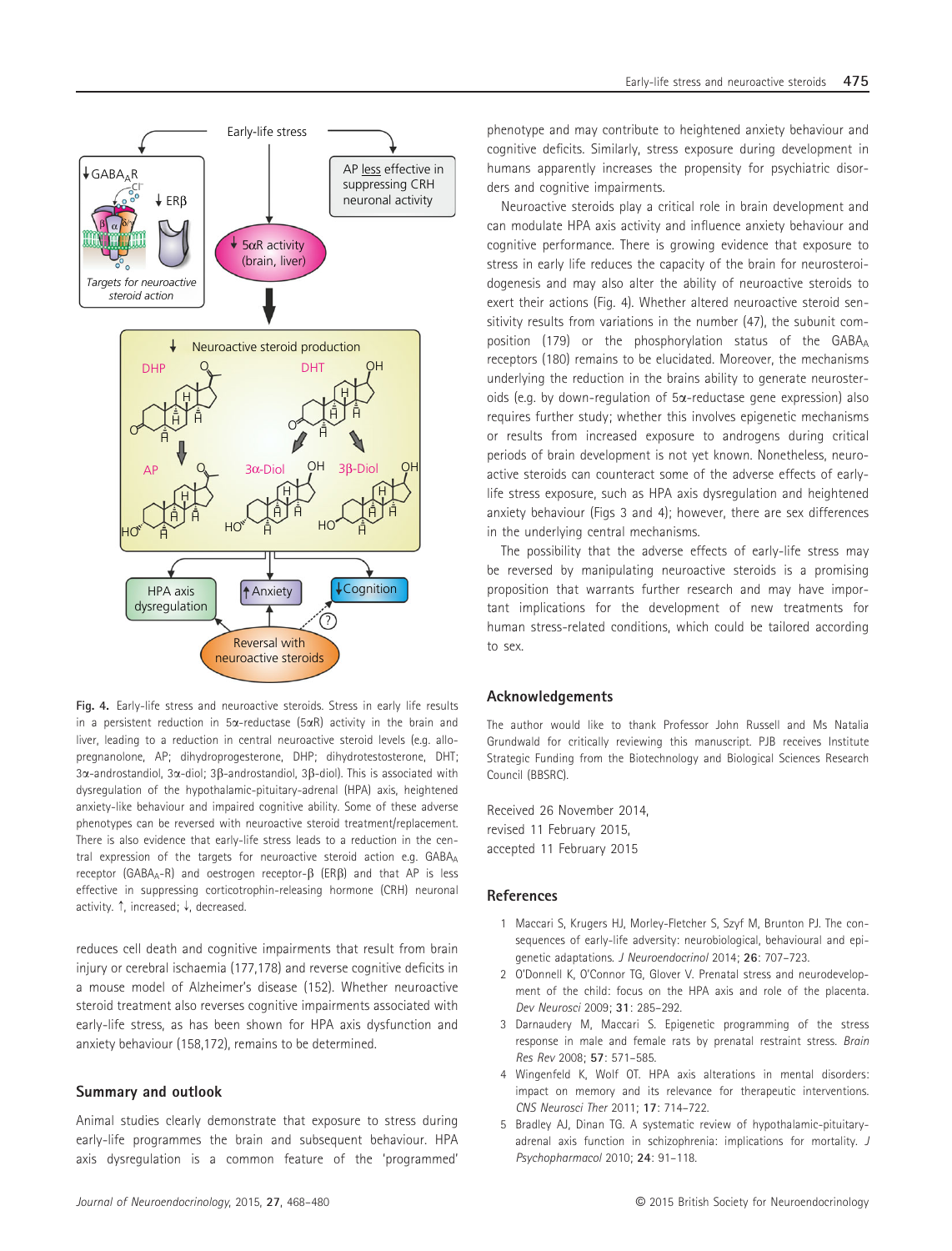- 6 Marx CE, Jarskog LF, Lauder JM, Gilmore JH, Lieberman JA, Morrow AL. Neurosteroid modulation of embryonic neuronal survival in vitro following anoxia. Brain Res 2000; 871: 104–112.
- 7 Guennoun R, Labombarda F, Gonzalez Deniselle MC, Liere P, De Nicola AF, Schumacher M. Progesterone and allopregnanolone in the central nervous system: response to injury and implication for neuroprotection. J Steroid Biochem Mol Biol 2014; 146C: 48–61.
- 8 Tsutsui K, Ukena K, Sakamoto H, Okuyama S, Haraguchi S. Biosynthesis, mode of action, and functional significance of neurosteroids in the
- purkinje cell. Front Endocrinol 2011; 2: 61. 9 Rasmusson AM, Pinna G, Paliwal P, Weisman D, Gottschalk C, Charney D, Krystal J, Guidotti A. Decreased cerebrospinal fluid allopregnanolone levels in women with posttraumatic stress disorder. Biol Psychiatry 2006; 60: 704–713.
- 10 Pinna G, Costa E, Guidotti A. Fluoxetine and norfluoxetine stereospecifically and selectively increase brain neurosteroid content at doses that are inactive on 5-HT reuptake. Psychopharmacology 2006; 186: 362– 372.
- 11 Schumacher M, Weill-Engerer S, Liere P, Robert F, Franklin RJ, Garcia-Segura LM, Lambert JJ, Mayo W, Melcangi RC, Parducz A, Suter U, Carelli C, Baulieu EE, Akwa Y. Steroid hormones and neurosteroids in normal and pathological aging of the nervous system. Prog Neurobiol 2003; 71: 3–29.
- 12 Hellgren C, Akerud H, Skalkidou A, Backstrom T, Sundstrom-Poromaa I. Low serum allopregnanolone is associated with symptoms of depression in late pregnancy. Neuropsychobiology 2014; 69: 147–153.
- 13 Schule C, Nothdurfter C, Rupprecht R. The role of allopregnanolone in depression and anxiety. Prog Neurobiol 2014; 113: 79–87.
- 14 Strous RD, Golubchik P, Maayan R, Mozes T, Tuati-Werner D, Weizman A, Spivak B. Lowered DHEA-S plasma levels in adult individuals with autistic disorder. Eur Neuropsychopharmacol 2005; 15: 305–309.
- 15 Strous RD, Spivak B, Yoran-Hegesh R, Maayan R, Averbuch E, Kotler M, Mester R, Weizman A. Analysis of neurosteroid levels in attention deficit hyperactivity disorder. Int J Neuropsychopharmacol 2001; 4: 259–264.
- 16 MacKenzie EM, Odontiadis J, Le Melledo JM, Prior TI, Baker GB. The relevance of neuroactive steroids in schizophrenia, depression, and anxiety disorders. Cell Mol Neurobiol 2007; 27: 541–574.
- 17 Vallee M, Mayo W, Dellu F, Le Moal M, Simon H, Maccari S. Prenatal stress induces high anxiety and postnatal handling induces low anxiety in adult offspring: correlation with stress-induced corticosterone secretion. J Neurosci 1997; 17: 2626–2636.
- 18 Koenig JI, Elmer GI, Shepard PD, Lee PR, Mayo C, Joy B, Hercher E, Brady DL. Prenatal exposure to a repeated variable stress paradigm elicits behavioral and neuroendocrinological changes in the adult offspring: potential relevance to schizophrenia. Behav Brain Res 2005; 156: 251–261.
- 19 Chen J, Evans AN, Liu Y, Honda M, Saavedra JM, Aguilera G. Maternal deprivation in rats is associated with corticotrophin-releasing hormone (CRH) promoter hypomethylation and enhances CRH transcriptional responses to stress in adulthood. J Neuroendocrinol 2012; <sup>24</sup>: 1055– 1064.
- 20 Aisa B, Tordera R, Lasheras B, Del Rio J, Ramirez MJ. Effects of maternal separation on hypothalamic-pituitary-adrenal responses, cognition and vulnerability to stress in adult female rats. Neuroscience 2008; 154: 1218–1226.
- 21 Fan JM, Chen XQ, Jin H, Du JZ. Gestational hypoxia alone or combined with restraint sensitizes the hypothalamic-pituitary-adrenal axis and induces anxiety-like behavior in adult male rat offspring. Neuroscience 2009; 159: 1363–1373.
- 22 Brunton PJ, Russell JA. Prenatal social stress in the rat programmes neuroendocrine and behavioural responses to stress in the adult offspring: sex specific effects. J Neuroendocrinol 2010; 22: 258–271.
- 23 Fride E, Weinstock M. Prenatal stress increases anxiety related behavior and alters cerebral lateralization of dopamine activity. Life Sci 1988;
- 42: 1059–1065. 24 Takahashi LK, Kalin NH. Early developmental and temporal characteristics of stress-induced secretion of pituitary-adrenal hormones in prenatally stressed rat pups. Brain Res 1991; 558: 75–78.
- 25 Weinstock M, Matlina E, Maor GI, Rosen H, McEwen BS. Prenatal stress selectivity alters the reactivity of the hypothalamic-pituitary adrenal system in the female rat. Brain Res 1992; 595: 195–200.
- 26 McCormick CM, Smythe JW, Sharma S, Meaney MJ. Sex-specific effects of prenatal stress on hypothalamic-pituitary-adrenal responses to stress and brain glucocorticoid receptor density in adult rats. Dev Brain Res 1995; 84: 55–61.
- 27 Lemaire V, Koehl M, Le Moal M, Abrous DN. Prenatal stress produces learning deficits associated with an inhibition of neurogenesis in the hippocampus. Proc Natl Acad Sci USA 2000; 97: 11032–11037.
- 28 Paris JJ, Frye CA. Juvenile offspring of rats exposed to restraint stress in late gestation have impaired cognitive performance and dysregulated progestogen formation. Stress 2011; 14: 23–32.
- 29 Paris JJ, Brunton PJ, Russell JA, Frye CA. Immune stress in late pregnant rats decreases length of gestation, fecundity, and alters later cognitive and affective behaviour of surviving pre-adolescent offspring. Stress 2011; 14: 652–664.
- 30 Lee PR, Brady DL, Shapiro RA, Dorsa DM, Koenig JI. Prenatal stress generates deficits in rat social behavior: reversal by oxytocin. Brain Res 2007; 1156: 152–167.
- 31 Patin V, Lordi B, Vincent A, Caston J. Effects of prenatal stress on anxiety and social interactions in adult rats. Dev Brain Res 2005; 160: 265–274.
- 32 Frye CA, Orecki ZA. Prenatal stress alters reproductive responses of rats in behavioral estrus and paced mating of hormone-primed rats. Horm
- Behav 2002; 42: 472–483. 33 Holson RR, Gough B, Sullivan P, Badger T, Sheehan DM. Prenatal dexamethasone or stress but not ACTH or corticosterone alter sexual behavior in male rats. Neurotoxicol Teratol 1995; 17: 393–401.
- 34 Glover V. Prenatal stress and its effects on the fetus and the child: possible underlying biological mechanisms. Adv Neurobiol 2015; 10: 269–283.
- 35 Schuurmans C, Kurrasch DM. Neurodevelopmental consequences of maternal distress: what do we really know? Clin Genet 2013; 83: 108–117.
- 36 King S, Dancause K, Turcotte-Tremblay AM, Veru F, Laplante DP. Using natural disasters to study the effects of prenatal maternal stress on child health and development. Birth Defects Res C Embryo Today 2012; 96: 273–288.
- 37 Blair MM, Glynn LM, Sandman CA, Davis EP. Prenatal maternal anxiety and early childhood temperament. Stress 2011; 14: 644–651.
- 38 Henry C, Kabbaj M, Simon H, Le Moal M, Maccari S. Prenatal stress increases the hypothalamo-pituitary-adrenal axis response in young and adult rats. J Neuroendocrinol 1994; 6: 341–345.
- 39 Gunn BG, Cunningham L, Cooper MA, Corteen NL, Seifi M, Swinny JD, Lambert JJ, Belelli D. Dysfunctional astrocytic and synaptic regulation of hypothalamic glutamatergic transmission in a mouse model of early-life adversity: relevance to neurosteroids and programming of the stress response. J Neurosci 2013; 33: 19534–19554.
- 40 Zohar I, Weinstock M. Differential effect of prenatal stress on the expression of corticotrophin-releasing hormone and its receptors in the hypothalamus and amygdala in male and female rats. J Neuroendocrinol 2011; 23: 320–328.
- 41 Bosch OJ, Musch W, Bredewold R, Slattery DA, Neumann ID. Prenatal stress increases HPA axis activity and impairs maternal care in lactating female offspring: implications for postpartum mood disorder. Psychoneuroendocrinology 2007; 32: 267–278.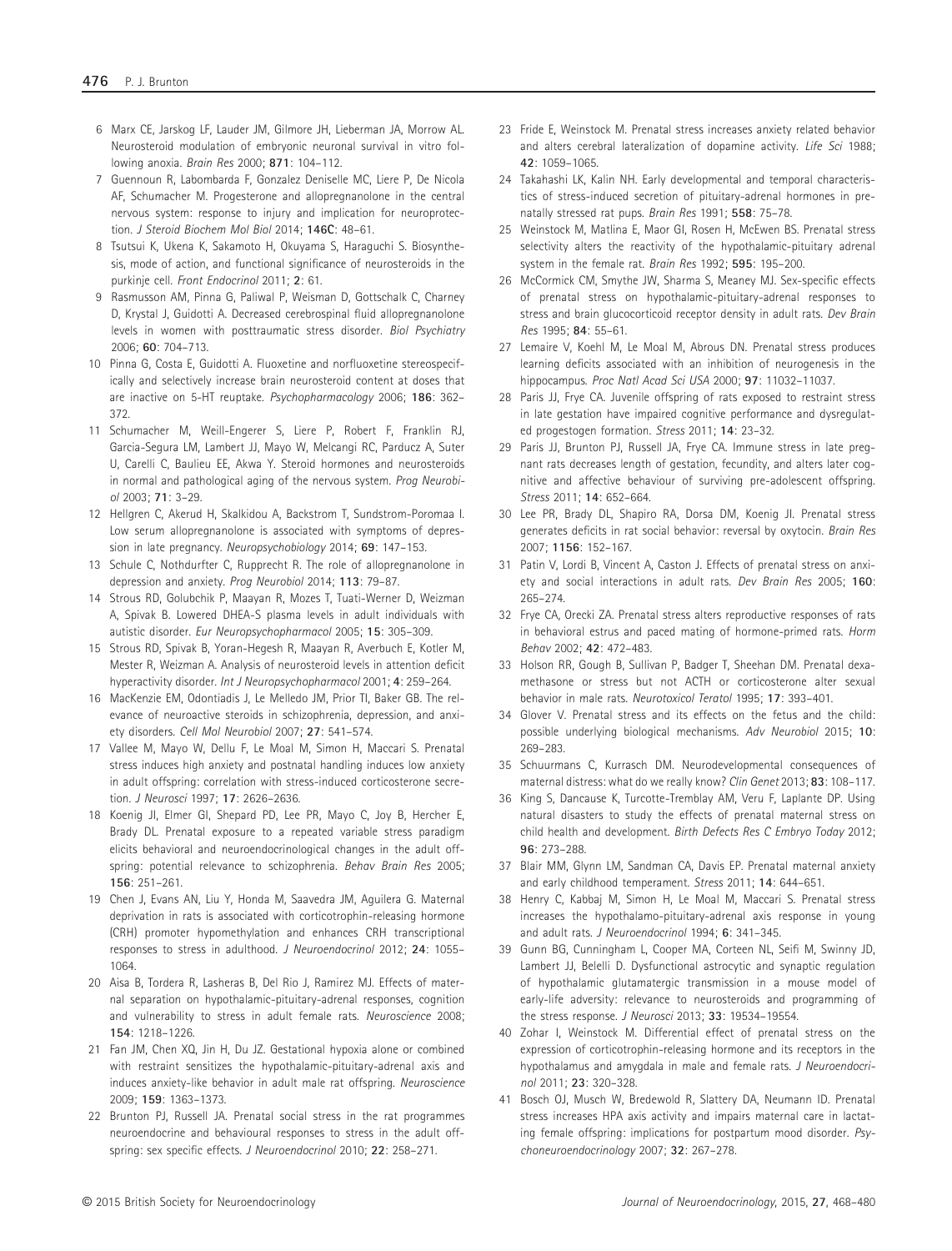- 42 Maccari S, Piazza PV, Kabbaj M, Barbazanges A, Simon H, Le Moal M. Adoption reverses the long-term impairment in glucocorticoid feedback induced by prenatal stress. J Neurosci 1995; 15: 110–116.
- 43 Vazquez DM, Van Oers H, Levine S, Akil H. Regulation of glucocorticoid and mineralocorticoid receptor mRNAs in the hippocampus of the maternally deprived infant rat. Brain Res 1996; 731: 79–90.
- 44 Cullinan WE, Ziegler DR, Herman JP. Functional role of local GABAergic influences on the HPA axis. Brain Struct Funct 2008; 213: 63–72.
- 45 Uchida T, Furukawa T, Iwata S, Yanagawa Y, Fukuda A. Selective loss of parvalbumin-positive GABAergic interneurons in the cerebral cortex of maternally stressed Gad1-heterozygous mouse offspring. Transl Psychiatry 2014; 4: e371.
- 46 Giovanoli S, Weber L, Meyer U. Single and combined effects of prenatal immune activation and peripubertal stress on parvalbumin and reelin expression in the hippocampal formation. Brain Behav Immun 2014; 40: 48–54.
- 47 Fride E, Dan Y, Gavish M, Weinstock M. Prenatal stress impairs maternal behavior in a conflict situation and reduces hippocampal benzodiazepine receptors. Life Sci 1985; 36: 2103–2109.
- 48 Barros VG, Rodriguez P, Martijena ID, Perez A, Molina VA, Antonelli MC. Prenatal stress and early adoption effects on benzodiazepine receptors and anxiogenic behavior in the adult rat brain. Synapse
- 2006; 60: 609–618. 49 Fine R, Zhang J, Stevens HE. Prenatal stress and inhibitory neuron systems: implications for neuropsychiatric disorders. Mol Psychiatry 2014; 19: 641–651.
- 50 Laloux C, Mairesse J, Van Camp G, Giovine A, Branchi I, Bouret S, Morley-Fletcher S, Bergonzelli G, Malagodi M, Gradini R, Nicoletti F, Darnaudery M, Maccari S. Anxiety-like behaviour and associated neurochemical and endocrinological alterations in male pups exposed to prenatal stress. Psychoneuroendocrinology 2012; 37: 1646–1658.
- 51 Morley-Fletcher S, Rea M, Maccari S, Laviola G. Environmental enrichment during adolescence reverses the effects of prenatal stress on play behaviour and HPA axis reactivity in rats. Eur J Neurosci 2003; 18: 3367–3374.
- 52 Kalinichev M, Easterling KW, Plotsky PM, Holtzman SG. Long-lasting changes in stress-induced corticosterone response and anxiety-like behaviors as a consequence of neonatal maternal separation in Long– Evans rats. Pharmacol Biochem Behav 2002; 73: 131–140.
- 53 Vallee M, MacCari S, Dellu F, Simon H, Le Moal M, Mayo W. Long-term effects of prenatal stress and postnatal handling on age-related glucocorticoid secretion and cognitive performance: a longitudinal study in the rat. Eur J Neurosci 1999; 11: 2906–2916.
- 54 Abe H, Hidaka N, Kawagoe C, Odagiri K, Watanabe Y, Ikeda T, Ishizuka Y, Hashiguchi H, Takeda R, Nishimori T, Ishida Y. Prenatal psychological stress causes higher emotionality, depression-like behavior, and elevated activity in the hypothalamo-pituitary-adrenal axis. Neurosci Res 2007; 59: 145–151.
- 55 Dunn AJ, Berridge CW. Physiological and behavioral responses to corticotropin-releasing factor administration: is CRF a mediator of anxiety or stress responses? Brain Res Rev 1990; <sup>15</sup>: 71–100.
- 56 Ward HE, Johnson EA, Salm AK, Birkle DL. Effects of prenatal stress on defensive withdrawal behavior and corticotropin releasing factor systems in rat brain. Physiol Behav 2000; 70: 359–366.
- 57 Cratty MS, Ward HE, Johnson EA, Azzaro AJ, Birkle DL. Prenatal stress increases corticotropin-releasing factor (CRF) content and release in rat amygdala minces. Brain Res 1995; 675: 297–302.
- 58 Mueller BR, Bale TL. Sex-specific programming of offspring emotionality after stress early in pregnancy. J Neurosci 2008; 28: 9055–9065.
- 59 Wang XD, Labermaier C, Holsboer F, Wurst W, Deussing JM, Muller MB, Schmidt MV. Early-life stress-induced anxiety-related behavior in adult

mice partially requires forebrain corticotropin-releasing hormone receptor 1. Eur J Neurosci 2012; 36: 2360-2367.

- 60 Brunton PJ, Donadio MV, Russell JA. Sex differences in prenatally programmed anxiety behaviour in rats: differential corticotropin-releasing hormone receptor mRNA expression in the amygdaloid complex. Stress 2011; 14: 634–643.
- 61 Wang X, Meng FS, Liu ZY, Fan JM, Hao K, Chen XQ, Du JZ. Gestational hypoxia induces sex-differential methylation of Crhr1 linked to anxiety-like behavior. Mol Neurobiol 2013; 48: 544–555.
- 62 Rutherford KM, Piastowska-Ciesielska A, Donald RD, Robson SK, Ison SH, Jarvis S, Brunton PJ, Russell JA, Lawrence AB. Prenatal stress produces anxiety prone female offspring and impaired maternal behaviour in the domestic pig. Physiol Behav 2014; 129: 255–264.
- 63 Bale TL, Vale WW. CRF and CRF receptors: role in stress responsivity and other behaviors. Annu Rev Pharmacol Toxicol 2004; 44: 525– 557.
- 64 Bale TL, Contarino A, Smith GW, Chan R, Gold LH, Sawchenko PE, Koob GF, Vale WW, Lee KF. Mice deficient for corticotropin-releasing hormone receptor-2 display anxiety-like behaviour and are hypersensitive to stress. Nat Genet 2000; 24: 410–414.
- 65 Marrocco J, Mairesse J, Ngomba RT, Silletti V, Van Camp G, Bouwalerh H, Summa M, Pittaluga A, Nicoletti F, Maccari S, Morley-Fletcher S. Anxiety-like behavior of prenatally stressed rats is associated with a selective reduction of glutamate release in the ventral hippocampus. J Neurosci 2012; 32: 17143–17154.
- 66 Marrocco J, Reynaert ML, Gatta E, Gabriel C, Mocaer E, Di Prisco S, Merega E, Pittaluga A, Nicoletti F, Maccari S, Morley-Fletcher S, Mairesse J. The effects of antidepressant treatment in prenatally stressed rats support the glutamatergic hypothesis of stress-related disorders. J Neurosci 2014; 34: 2015–2024.
- 67 Zuena AR, Mairesse J, Casolini P, Cinque C, Alema GS, Morley-Fletcher S, Chiodi V, Spagnoli LG, Gradini R, Catalani A, Nicoletti F, Maccari S. Prenatal restraint stress generates two distinct behavioral and neurochemical profiles in male and female rats. PLoS ONE
- 2008; 3: e2170. 68 Mueller BR, Bale TL. Early prenatal stress impact on coping strategies and learning performance is sex dependent. Physiol Behav 2007; 91: 55–65.
- 69 Ivy AS, Rex CS, Chen Y, Dube C, Maras PM, Grigoriadis DE, Gall CM, Lynch G, Baram TZ. Hippocampal dysfunction and cognitive impairments provoked by chronic early-life stress involve excessive activation of CRH receptors. J Neurosci 2010; 30: 13005–13015.
- 70 Mirescu C, Peters JD, Gould E. Early life experience alters response of adult neurogenesis to stress. Nat Neurosci 2004; 7: 841–846.
- 71 Oomen CA, Soeters H, Audureau N, Vermunt L, van Hasselt FN, Manders EM, Joels M, Lucassen PJ, Krugers H. Severe early life stress hampers spatial learning and neurogenesis, but improves hippocampal synaptic plasticity and emotional learning under high-stress conditions in adulthood. J Neurosci 2010; 30: 6635–6645.
- 72 Roceri M, Hendriks W, Racagni G, Ellenbroek BA, Riva MA. Early maternal deprivation reduces the expression of BDNF and NMDA receptor subunits in rat hippocampus. Mol Psychiatry 2002; 7: 609–616.
- 73 Boersma GJ, Lee RS, Cordner ZA, Ewald ER, Purcell RH, Moghadam AA, Tamashiro KL. Prenatal stress decreases Bdnf expression and increases methylation of Bdnf exon IV in rats. Epigenetics 2014; 9: 437–447.
- 74 Yang J, Han H, Cao J, Li L, Xu L. Prenatal stress modifies hippocampal synaptic plasticity and spatial learning in young rat offspring. Hippocampus 2006; 16: 431–436.
- 75 Yaka R, Salomon S, Matzner H, Weinstock M. Effect of varied gestational stress on acquisition of spatial memory, hippocampal LTP and synaptic proteins in juvenile male rats. Behav Brain Res 2007; 179: 126–132.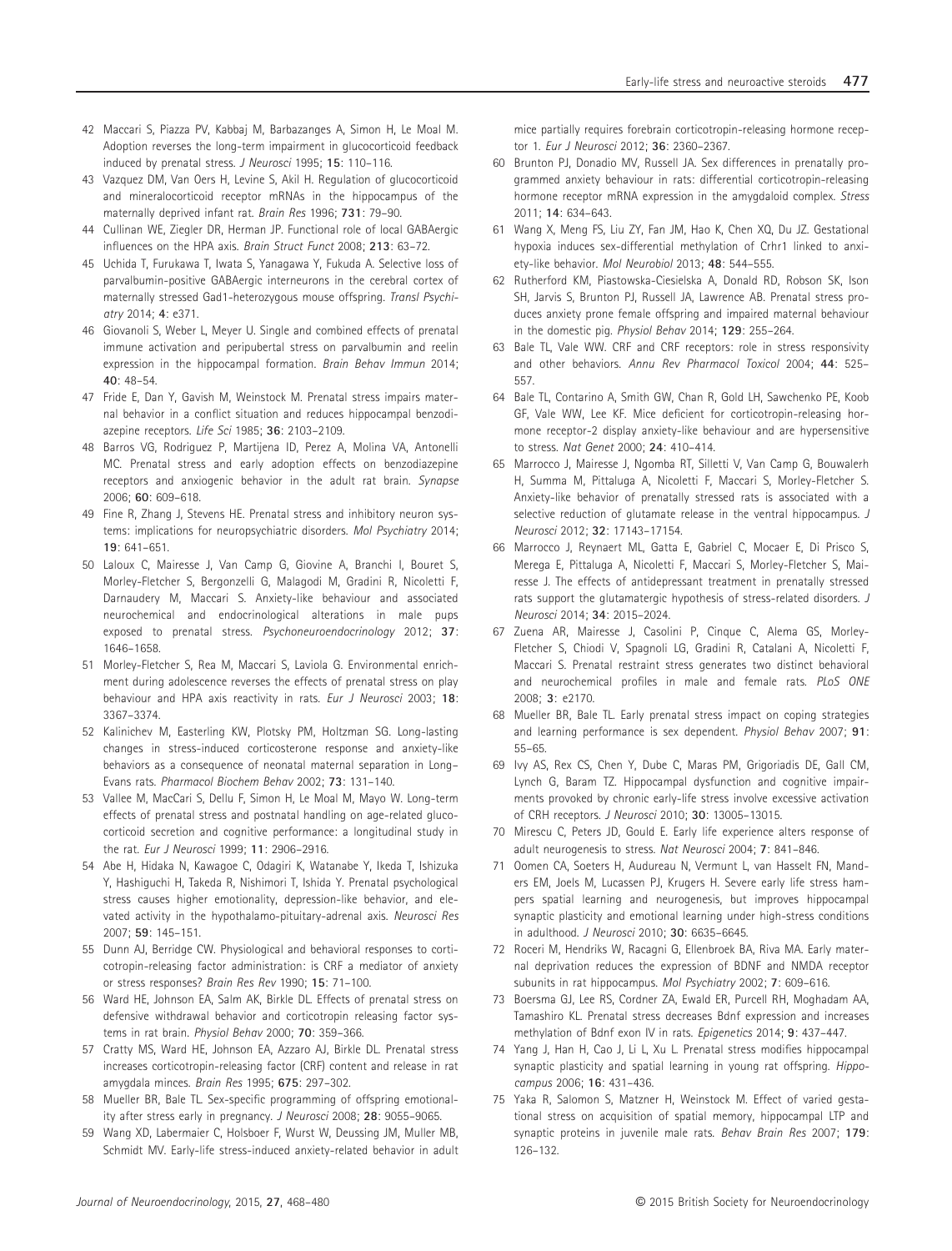- 76 Brunson KL, Kramar E, Lin B, Chen Y, Colgin LL, Yanagihara TK, Lynch G, Baram TZ. Mechanisms of late-onset cognitive decline after earlylife stress. J Neurosci 2005; 25: 9328–9338.
- 77 Huot RL, Plotsky PM, Lenox RH, McNamara RK. Neonatal maternal separation reduces hippocampal mossy fiber density in adult Long Evans rats. Brain Res 2002; 950: 52–63.
- 78 Oomen CA, Soeters H, Audureau N, Vermunt L, van Hasselt FN, Manders EM, Joels M, Krugers H, Lucassen PJ. Early maternal deprivation affects dentate gyrus structure and emotional learning in adult female rats. Psychopharmacology 2011; 214: 249–260.
- 79 Paris JJ, Frye CA. Gestational exposure to variable stressors produces decrements in cognitive and neural development of juvenile male and female rats. Curr Top Med Chem 2011; 11: 1706–1713.
- 80 Suenaga T, Yukie M, Gao S, Nakahara D. Sex-specific effects of prenatal stress on neuronal development in the medial prefrontal cortex and the hippocampus. NeuroReport 2012; 23: 430–435.
- 81 Mychasiuk R, Gibb R, Kolb B. Prenatal stress alters dendritic morphology and synaptic connectivity in the prefrontal cortex and hippocampus of developing offspring. Synapse 2012; 66: 308–314.
- 82 Korosi A, Naninck EF, Oomen CA, Schouten M, Krugers H, Fitzsimons C, Lucassen PJ. Early-life stress mediated modulation of adult neurogenesis and behavior. Behav Brain Res 2012; 227: 400–409.
- 83 Oomen CA, Girardi CE, Cahyadi R, Verbeek EC, Krugers H, Joels M, Lucassen PJ. Opposite effects of early maternal deprivation on neurogenesis in male versus female rats. PLoS ONE 2009; 4: e3675.
- 84 Bock J, Murmu MS, Biala Y, Weinstock M, Braun K. Prenatal stress and neonatal handling induce sex-specific changes in dendritic complexity and dendritic spine density in hippocampal subregions of prepubertal rats. Neuroscience 2011; 193: 34–43.
- 85 Raff H, Jacobson L, Cullinan WE. Augmented hypothalamic corticotrophinreleasing hormone mRNA and corticosterone responses to stress in adult rats exposed to perinatal hypoxia. J Neuroendocrinol 2007; 19: 907–912.
- 86 Van Waes V, Darnaudery M, Marrocco J, Gruber SH, Talavera E, Mairesse J, Van Camp G, Casolla B, Nicoletti F, Mathe AA, Maccari S, Morley-Fletcher S. Impact of early life stress on alcohol consumption and on the short- and long-term responses to alcohol in adolescent female rats. Behav Brain Res 2011; 221: 43–49.
- 87 Van Pett K, Viau V, Bittencourt JC, Chan RK, Li HY, Arias C, Prins GS, Perrin M, Vale W, Sawchenko PE. Distribution of mRNAs encoding CRF receptors in brain and pituitary of rat and mouse. J Comp Neurol 2000; 428: 191–212.
- 88 Chen Y, Andres AL, Frotscher M, Baram TZ. Tuning synaptic transmission in the hippocampus by stress: the CRH system. Front Cell Neurosci 2012; 6: 13.
- 89 Chen Y, Rex CS, Rice CJ, Dube CM, Gall CM, Lynch G, Baram TZ. Correlated memory defects and hippocampal dendritic spine loss after acute stress involve corticotropin-releasing hormone signaling. Proc Natl Acad Sci USA 2010; <sup>107</sup>: 13123–13128.
- 90 Chen Y, Bender RA, Brunson KL, Pomper JK, Grigoriadis DE, Wurst W, Baram TZ. Modulation of dendritic differentiation by corticotropinreleasing factor in the developing hippocampus. Proc Natl Acad Sci USA 2004; 101: 15782–15787.
- 91 Brunson KL, Eghbal-Ahmadi M, Bender R, Chen Y, Baram TZ. Longterm, progressive hippocampal cell loss and dysfunction induced by early-life administration of corticotropin-releasing hormone reproduce the effects of early-life stress. Proc Natl Acad Sci USA 2001; 98: 8856–8861.
- 92 Wang XD, Rammes G, Kraev I, Wolf M, Liebl C, Scharf SH, Rice CJ, Wurst W, Holsboer F, Deussing JM, Baram TZ, Stewart MG, Muller MB, Schmidt MV. Forebrain CRF(1) modulates early-life stress-programmed cognitive deficits. J Neurosci 2011; 31: 13625–13634.
- 93 de Kloet ER, de Jong IE, Oitzl MS. Neuropharmacology of glucocorticoids: focus on emotion, cognition and cocaine. Eur J Pharmacol 2008; 585: 473–482.
- 94 Baulieu EE. Neurosteroids: a new function in the brain. Biol Cell 1991: 71: 3–10.
- 95 Paul SM, Purdy RH. Neuroactive steroids. FASEB J 1992; 6: 2311–2322.
- 96 Mensah-Nyagan AG, Do-Rego JL, Beaujean D, Luu-The V, Pelletier G, Vaudry H. Neurosteroids: expression of steroidogenic enzymes and regulation of steroid biosynthesis in the central nervous system. Pharmacol Rev 1999; 51: 63–81.
- 97 Hu ZY, Bourreau E, Jung-Testas I, Robel P, Baulieu EE. Neurosteroids: oligodendrocyte mitochondria convert cholesterol to pregnenolone. Proc Natl Acad Sci USA 1987; 84: 8215–8219.
- 98 Jung-Testas I, Hu ZY, Baulieu EE, Robel P. Neurosteroids: biosynthesis of pregnenolone and progesterone in primary cultures of rat glial cells. Endocrinology 1989; 125: 2083–2091.
- 99 Krieger NR, Scott RG. Nonneuronal localization for steroid converting enzyme: 3 alpha-hydroxysteroid oxidoreductase in olfactory tubercle of rat brain. J Neurochem 1989; 52: 1866–1870.
- 100 Melcangi RC, Celotti F, Castano P, Martini L. Differential localization of the 5 alpha-reductase and the 3 alpha-hydroxysteroid dehydrogenase in neuronal and glial cultures. Endocrinology 1993; 132: 1252–1259.
- 101 Purdy RH, Morrow AL, Moore PHJ, Paul SM. Stress-induced elevations of gamma-aminobutyric acid type A receptor-active steroids in the rat brain. Proc Natl Acad Sci USA 1991; 88: 4553–4557.
- 102 Cheney DL, Uzunov D, Costa E, Guidotti A. Gas chromatographic-mass fragmentographic quantitation of 3alpha-hydroxy- 5alpha-pregnan-20 one (allopregnanolone) and its precursors in blood and brain of adrenalectomized and castrated rats. J Neurosci 1995; 15: 4641–4650.
- 103 Corpechot C, Young J, Calvel M, Wehrey C, Veltz JN, Touyer G, Mouren M, Prasad VVK, Banner C, Sjovall J, Baulieu EE, Robel P. Neurosteroids: 3alpha-hydroxy-5alpha-pregnan-20-one and its precursors in the brain, plasma, and steroidogenic glands of male and female rats. Endocrinology 1993; 133: 1003–1009.
- 104 Kraulis I, Foldes G, Traikov H, Dubrovsky B, Birmingham MK. Distribution, metabolism and biological activity of deoxycorticosterone in the central nervous system. Brain Res 1975; 88: 1–14.
- 105 Gangloff A, Shi R, Nahoum V, Lin SX. Pseudo-symmetry of C19 steroids, alternative binding orientations, and multispecificity in human estrogenic 17beta-hydroxysteroid dehydrogenase. FASEB J 2003; 17: 274–276.
- 106 Steckelbroeck S, Jin Y, Gopishetty S, Oyesanmi B, Penning TM. Human cytosolic 3alpha-hydroxysteroid dehydrogenases of the aldo-keto reductase superfamily display significant 3beta-hydroxysteroid dehydrogenase activity: implications for steroid hormone metabolism and action. J Biol Chem 2004; 279: 10784–10795.
- 107 Selmanoff MK, Brodkin LD, Weiner RI, Siiteri PK. Aromatization and 5alpha-reduction of androgens in discrete hypothalamic and limbic regions of the male and female rat. Endocrinology 1977; 101: 841– 848.
- 108 Higashi T, Nagura Y, Shimada K, Toyo'oka T. Studies on neurosteroids XXVI. Fluoxetine-evoked changes in rat brain and serum levels of neuroactive androgen, 5 alpha-androstane-3 alpha,17 beta-diol. Biol Pharm Bull 2009; 32: 1636–1638.
- 109 Majewska MD, Harrison NL, Schwartz RD, Barker JL, Paul SM. Steroid hormone metabolites are barbiturate-like modulators of the GABA receptor. Science 1986; 232: 1004–1007.
- 110 Morrow AL, Suzdak PD, Paul SM. Steroid hormone metabolites potentiate GABA receptor-mediated chloride ion flux with nanomolar potency. Eur J Pharmacol 1987; 142: 483–485.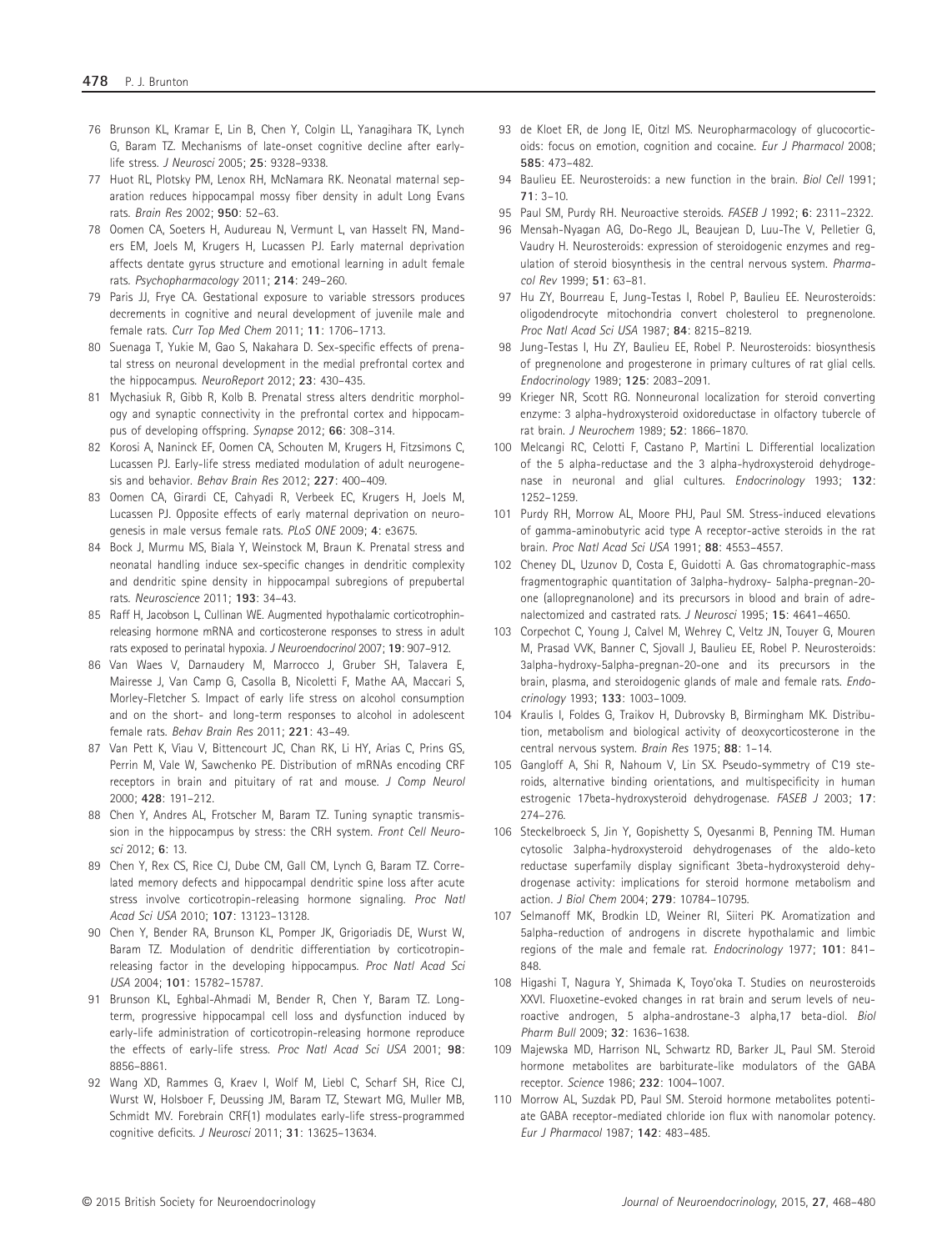- 111 Lambert JJ, Cooper MA, Simmons RD, Weir CJ, Belelli D. Neurosteroids: endogenous allosteric modulators of GABA(A) receptors. Psychoneuroendocrinology 2009; 34(Suppl 1): S48–S58.
- 112 Belelli D, Lambert JJ. Neurosteroids: endogenous regulators of the GABA(A) receptor. Nat Rev Neurosci 2005; 6: 565–575.
- 113 Reddy DS, Jian K. The testosterone-derived neurosteroid androstanediol is a positive allosteric modulator of GABAA receptors. J Pharmacol Exp Ther 2010; 334: 1031–1041.
- 114 Lund TD, Hinds LR, Handa RJ. The androgen 5alpha-dihydrotestosterone and its metabolite 5alpha-androstan-3beta, 17beta-diol inhibit the hypothalamo-pituitary-adrenal response to stress by acting through estrogen receptor beta-expressing neurons in the hypothalamus. J Neurosci 2006; 26: 1448–1456.
- 115 Patchev VK, Hassan AHS, Holsboer F, Almeida OFX. The neurosteroid tetrahydroprogesterone attenuates the endocrine response to stress and exerts glucocorticoid-like effects on vasopressin gene transcription in the rat hypothalamus. Neuropsychopharmacology 1996; 15: 533–540.
- 116 Brunton PJ, McKay AJ, Ochedalski T, Piastowska A, Rebas E, Lachowicz A, Russell JA. Central opioid inhibition of neuroendocrine stress responses in pregnancy in the rat is induced by the neurosteroid allopregnanolone. J Neurosci 2009; 29: 6449–6460.
- 117 Patchev VK, Shoaib M, Holsboer F, Almeida OF. The neurosteroid tetrahydroprogesterone counteracts corticotropin-releasing hormoneinduced anxiety and alters the release and gene expression of corticotropin-releasing hormone in the rat hypothalamus. Neuroscience 1994;
- 62: 265–271. 118 Owens MJ, Ritchie JC, Nemeroff CB. 5 alpha-pregnane-3 alpha, 21-diol-20-one (THDOC) attenuates mild stress-induced increases in plasma corticosterone via a non-glucocorticoid mechanism: comparison with alprazolam. Brain Res 1992; 573: 353-355.
- 119 Handa RJ, Sharma D, Uht R. A role for the androgen metabolite, 5alpha androstane 3beta, 17beta diol (3beta-diol) in the regulation of the hypothalamo-pituitary-adrenal axis. Front Endocrinol 2011; 2: 65.
- 120 Handa RJ, Kudwa AE, Donner NC, McGivern RF, Brown R. Central 5-alpha reduction of testosterone is required for testosterone's inhibition of the hypothalamo-pituitary-adrenal axis response to restraint stress in adult male rats. Brain Res 2013; 1529: 74–82.
- 121 Dong E, Matsumoto K, Uzunova V, Sugaya I, Takahata H, Nomura H, Watanabe H, Costa E, Guidotti A. Brain 5alpha-dihydroprogesterone and allopregnanolone synthesis in a mouse model of protracted social isolation. Proc Natl Acad Sci USA 2001; 98: 2849–2854.
- 122 Matsumoto K, Pinna G, Puia G, Guidotti A, Costa E. Social isolation stress-induced aggression in mice: a model to study the pharmacology of neurosteroidogenesis. Stress 2005; 8: 85–93.
- 123 Serra M, Pisu MG, Littera M, Papi G, Sanna E, Tuveri F, Usala L, Purdy RH, Biggio G. Social isolation-induced decreases in both the abundance of neuroactive steroids and GABA(A) receptor function in rat brain. J Neurochem 2000; 75: 732–740.
- 124 Agis-Balboa RC, Pinna G, Pibiri F, Kadriu B, Costa E, Guidotti A. Downregulation of neurosteroid biosynthesis in corticolimbic circuits mediates social isolation-induced behavior in mice. Proc Natl Acad Sci USA 2007; 104: 18736–18741.
- 125 Agis-Balboa RC, Guidotti A, Pinna G. 5alpha-reductase type I expression is downregulated in the prefrontal cortex/Brodmann's area 9 (BA9) of depressed patients. Psychopharmacology 2014; 231: 3569–3580.
- 126 Evans J, Sun Y, McGregor A, Connor B. Allopregnanolone regulates neurogenesis and depressive/anxiety-like behaviour in a social isolation rodent model of chronic stress. Neuropharmacology 2012; 63: 1315– 1326.
- 127 Bloch M, Schmidt PJ, Danaceau M, Murphy J, Nieman L, Rubinow DR. Effects of gonadal steroids in women with a history of postpartum depression. Am J Psychiatry 2000; 157: 924–930.
- 128 Nappi RE, Petraglia F, Luisi S, Polatti F, Farina C, Genazzani AR. Serum allopregnanolone in women with postpartum "blues". Obstet Gynecol 2001; 97: 77–80.
- 129 Romeo E, Strohle A, Spalletta G, di Michele F, Hermann B, Holsboer F, Pasini A, Rupprecht R. Effects of antidepressant treatment on neuroactive steroids in major depression. Am J Psychiatry 1998; 155: 910– 913.
- 130 Rupprecht R, Rammes G, Eser D, Baghai TC, Schule C, Nothdurfter C, Troxler T, Gentsch C, Kalkman HO, Chaperon F, Uzunov V, McAllister KH, Bertaina-Anglade V, La Rochelle CD, Tuerck D, Floesser A, Kiese B, Schumacher M, Landgraf R, Holsboer F, Kucher K. Translocator protein (18 kD) as target for anxiolytics without benzodiazepine-like side effects. Science 2009; 325: 490–493.
- 131 Marx CE, Keefe RS, Buchanan RW, Hamer RM, Kilts JD, Bradford DW, Strauss JL, Naylor JC, Payne VM, Lieberman JA, Savitz AJ, Leimone LA, Dunn L, Porcu P, Morrow AL, Shampine LJ. Proof-of-concept trial with the neurosteroid pregnenolone targeting cognitive and negative symptoms in schizophrenia. Neuropsychopharmacology 2009; 34: 1885– 1903.
- 132 Bitran D, Shiekh M, McLeod M. Anxiolytic effect of progesterone is mediated by the neurosteroid allopregnanolone at brain GABA(A) receptors. J Neuroendocrinol 1995; 7: 171–177.
- 133 Rodgers RJ, Johnson NJ. Behaviorally selective effects of neuroactive steroids on plus-maze anxiety in mice. Pharmacol Biochem Behav 1998; 59: 221–232.
- 134 Wieland S, Belluzzi JD, Stein L, Lan NC. Comparative behavioral characterization of the neuroactive steroids 3 alpha-OH,5 alpha-pregnan-20 one and 3 alpha-OH,5 beta-pregnan-20-one in rodents. Psychopharmacology 1995; 118: 65–71.
- 135 Edinger KL, Frye CA. Testosterone's anti-anxiety and analgesic effects may be due in part to actions of its 5alpha-reduced metabolites in the hippocampus. Psychoneuroendocrinology 2005; 30: 418-430.
- 136 Frye CA, Koonce CJ, Edinger KL, Osborne DM, Walf AA. Androgens with activity at estrogen receptor beta have anxiolytic and cognitiveenhancing effects in male rats and mice. Horm Behav 2008; 54: 726– 734.
- 137 Crawley JN, Glowa JR, Majewska MD, Paul SM. Anxiolytic activity of an endogenous adrenal steroid. Brain Res 1986; 398: 382–385.
- 138 Frye CA, Edinger KL, Lephart ED, Walf AA. 3alpha-androstanediol, but not testosterone, attenuates age-related decrements in cognitive, anxiety, and depressive behavior of male rats. Front Aging Neurosci 2010;
- 2: 15. 139 Vivian JA, Barros HM, Manitiu A, Miczek KA. Ultrasonic vocalizations in rat pups: modulation at the gamma-aminobutyric acidA receptor complex and the neurosteroid recognition site. J Pharmacol Exp Ther 1997; 282: 318–325.
- 140 Zimmerberg B, Brunelli SA, Hofer MA. Reduction of rat pup ultrasonic vocalizations by the neuroactive steroid allopregnanolone. Pharmacol Biochem Behav 1994; 47: 735–738.
- 141 Akwa Y, Purdy RH, Koob GF, Britton KT. The amygdala mediates the anxiolytic-like effect of the neurosteroid allopregnanolone in rat. Behav Brain Res 1999; 106: 119–125.
- 142 Engin E, Treit D. The anxiolytic-like effects of allopregnanolone vary as a function of intracerebral microinfusion site: the amygdala, medial prefrontal cortex, or hippocampus. Behav Pharmacol 2007; 18: 461– 470.
- 143 Walf AA, Rhodes ME, Frye CA. Ovarian steroids enhance object recognition in naturally cycling and ovariectomized, hormone-primed rats. Neurobiol Learn Mem 2006; 86: 35–46.
- 144 Frye CA, Sturgis JD. Neurosteroids affect spatial/reference, working, and long-term memory of female rats. Neurobiol Learn Mem 1995; 64: 83–96.